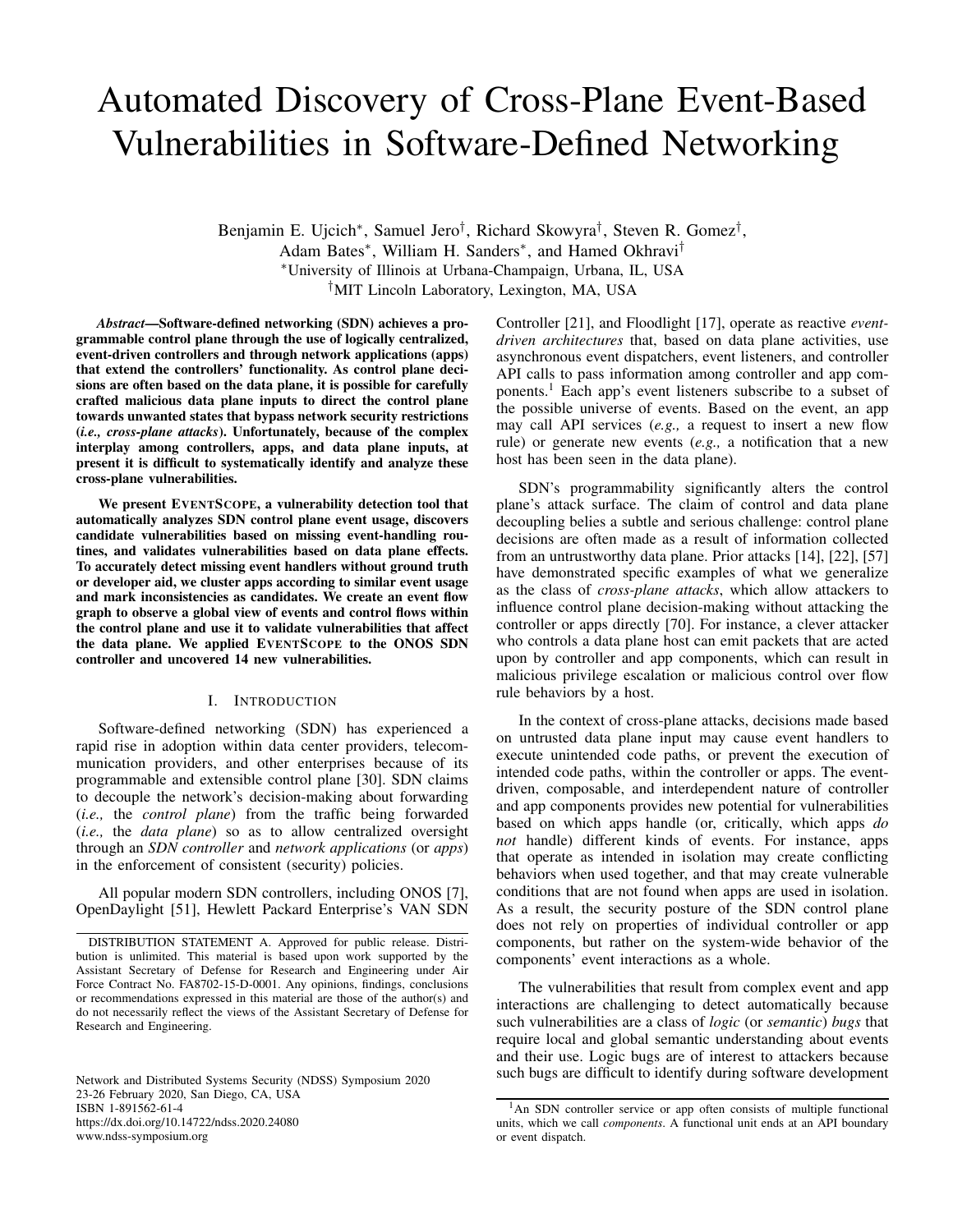and can persist for years before disclosure [40]; existing tools often focus on bugs related to language grammar or resource use only (*e.g.,* FindBugs [23], PMD [53], and Coverity [8]) or require developers to annotate code (*e.g.,* KINT [63]), rendering such tools difficult to use in practice [27], [58].

In the absence of developer annotations that specify intended app behavior, the vulnerability search space can become large [11], [55], [34] [27]. However, by focusing on a narrower scope of event-related vulnerabilities that involve *missing* or *unhandled events*, we can tractably enumerate those conditions and investigate them. Uncovering such vulnerabilities requires understanding of how events are used within SDN components, how events are passed between SDN components, and how events' actions propagate within the control plane to have data plane effects. Given the event-driven nature of modern SDN architectures, our insight is that *event-related bugs that result from unhandled events are of high interest in SDN security evaluation*, particularly if cross-plane attacks can be used to trigger such vulnerabilities that ultimately lead to data plane consequences (e.g., flow rule installation).

Although tools have been developed to perform vulnerability discovery in SDNs with fuzz testing [25], [34], concurrency detection [66], and code analysis [32], [33], we are not aware of any tools that are designed specifically to aid developers and practitioners in the understanding of global event use and in the identification of unhandled event vulnerabilities at design and testing time. Forensic SDN tools [62], [59] provide causal explanations of past executions but do not identify vulnerabilities ahead of time.

*Overview:* In this paper, we propose a systematic approach for discovering cross-plane event-based vulnerabilities in SDN. We designed a tool, EVENTSCOPE, that aids practitioners and developers in identifying candidate vulnerabilities and determining whether such vulnerabilities can manifest themselves in the context of apps currently in use. Rather than discover the existence of "bad" events, our goal is to identify where the absence of a certain event handler may prevent developer-intended code paths from executing. We investigate how SDN controllers and apps use events to influence *control flow* (*i.e.*, the series of code paths in the control plane that are or are not executed) as well as implicit *data flow* (*i.e.,* the propagation of untrusted data plane input that may impact control plane decisions).

Our initial challenge is to identify what events an app should handle. It is complicated because no ground truth exists for this task, making simple heuristics and supervised learning techniques difficult to apply. A naïve solution would be to require an app to handle all events, but there are instances in which an app does not need to do so, *i.e.,* the lack of handling of certain events does not negatively impact the app's expected operation or cause deleterious data plane effects. Instead, EVENTSCOPE analyzes how events are handled within apps' event listeners relative to other apps to identify potentially missing events.

EVENTSCOPE then uses static analysis to abstract the SDN's API functionality and event flow into what we call an *event flow graph*. This data structure shows the control and data flow beginning from data plane inputs and ending at data plane outputs (*e.g.,* flow rule installation and removal). That allows EVENTSCOPE to identify the impact of a given component on other components in the system.

Using the event flow graph, EVENTSCOPE then validates whether potentially missing events can cause data plane effects in the presence or absence of other apps. Given an app with such a candidate vulnerability, EVENTSCOPE identifies other apps that handle that app's missing event and also have data plane effects to create a *context* for that vulnerability. Next, EVENTSCOPE represents these code executions as event flow graph paths to determine whether they have data plane effects. Finally, EVENTSCOPE generates a list of vulnerabilities for analysis by developers and practitioners.

Throughout this paper, we use the open-source, Javabased ONOS SDN controller [7] as a representative case study. ONOS is used in production settings by telecommunications providers, and its codebase underlies proprietary SDN controllers developed by Ciena, Samsung, and Huawei [45]. ONOS's extensive event-centered design makes the controller an ideal candidate for study. We analyzed how ONOS's core service and app components use events, discovering that many events are not handled even when components subscribe to those events. Although we focus on ONOS as a case study, we note that all modern SDN controllers use a similar event-based architecture; thus, EVENTSCOPE's methodology is broadly applicable to all such controllers.

We identify 14 new vulnerabilities in ONOS and, for selected cases, we show, through crafted exploits, how attackers are able to influence control plane behavior *from the data plane alone*. For instance, we were able to prevent ONOS's access control (firewall) app from installing flow rules, which allows hosts to communicate with each other in spite of access control policies that should have denied their communication (CVE-2018-12691). Additionally, we were able to leverage ONOS's host mobility app to remove the access control app's existing flow rules (CVE-2019-11189). These results demonstrate that, in real SDN implementations, instead of apps acting constructively and composably they often have competing and conflicting behavior. That conflict provides subtle opportunities for vulnerabilities to appear.

*Contributions:* Our main contributions are:

- 1) An automated approach to analyze **event use** by applications that identifies likely missing event handling and checks whether this lack of event handling can cause data-plane effects in combination with other apps.
- 2) The event flow graph data structure, which allows for succinct identification of (a) event dispatching, event listening, and API use among SDN components, as well as (b) the context to realize vulnerabilities.
- 3) An implementation of our vulnerability discovery tool, EVENTSCOPE, in Java and Python.
- 4) The discovery and validation of 14 new vulnerabilities in ONOS that escalate data plane access.

# II. BACKGROUND

We describe here the features of the SDN architecture. Although we use the ONOS SDN controller as a running example, we note that other SDN controllers (*e.g.,* Floodlight [17])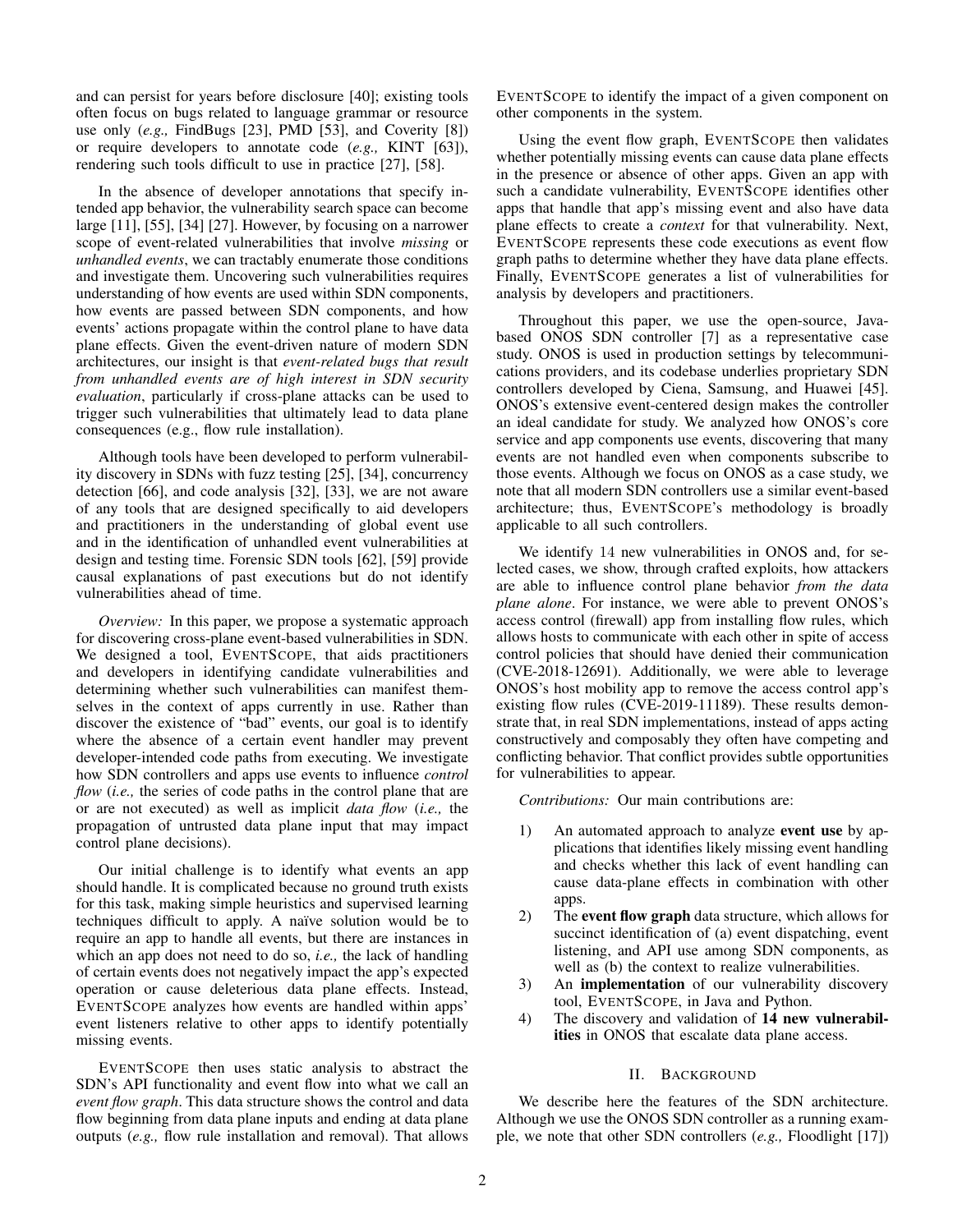

Fig. 1: SDN architecture overview. Apps subscribe to event dispatchers and implement event listeners. Network, data store, and service updates generate events.

share similar event-driven features. We outline the challenges and mitigation approaches for SDN security that are related to adversarial data plane input, event-driven apps, and event flow interactions.

# *A. SDN Architecture*

*1) Overview:* Figure 1 shows an overview of the SDN architecture. SDN decouples how traffic decisions are made (*i.e.,* the *control plane*) from the traffic being forwarded (*i.e.,* the *data plane*). Traffic decisions are made in a logically centralized *controller* that functions as the core of a network operating system. Controllers manage network configurations and forwarding rules in the network's forwarding devices through the *southbound API* (*e.g.,* OpenFlow [39]).

*2) Core services and app model:* Controllers provide *core services* (*e.g.,* a host service that maintains data plane host information) as a basis for extended functionality through *network applications* (*apps*). Apps interact with the controller's core services through the *northbound API* and can be installed as reactive components within the controller or operate independently as proactive components that use RESTful interfaces. (See Appendix A for an example of the ONOS app's code.) Core services and apps use event listeners (described further in Section II-A3) to respond to events and to actuate further functionality by calling core or internal methods. The SDN app ecosystem allows third party and independent developers to write apps that can be installed in SDN controllers, and that can introduce security issues if apps are malicious [33], [32] or if apps serve as indirect conduits by which malicious activities can occur [59].

In addition to controlling forwarding decisions, SDN controllers also expose abstractions of network objects and processes. For instance, ONOS includes abstractions for Host objects that represent end hosts, and for Device objects that represent forwarding devices. Those abstractions are built on top of information learned or programmed from lower levels. In ONOS, the host location provider builds Host objects based upon information learned from Packet objects' header information. Apps interested in changes to hosts can reason about such changes at the level of a host abstraction rather than a packet abstraction.



Fig. 2: Cross-plane attack example. Black arrows denote data plane connections, blue arrows denote control plane control flow, and red arrows denote intended effect (*e.g.,* increased data plane access). 1: An attacker emits data plane packets. 2: The controller's southbound API receives packets. 3: The controller's components use the data plane input to make a data plane decision. 4: The controller emits new packets or flow rules into the data plane. 5: The attacker uses the new packets or flow rules as a step to actuate an attack.

*3) Event model:* Most SDN implementations are eventdriven systems that model data plane changes as asynchronous *events*, such as the processing of an incoming data plane packet, the discovery of new network topology links, and changes in forwarding device states. Events have different *kinds* depending on the abstraction they describe (*e.g.,* hosts, packets, links), and each event kind may have different *event types* that further describe the functional nature of the event (*e.g.,* host added, host removed).

Events are sent from *event dispatchers* and received through *event listeners*. For instance, the controller may dispatch a network link event to all apps that are interested in network link state changes (*i.e.,* all apps that register link event listeners). An app that cares about new network links can use that event to make decisions about what functionality to perform (*e.g.,* recalculation of bandwidth for QoS guarantees). Such an app can also gather information about what the control plane's state looks like in the present (*i.e.,* API read calls), request changes to the control plane (*i.e.,* API write calls), or notify other apps and core services asynchronously (*i.e.,* event dispatching). That process is repeated by other apps and core services that register event listeners and react to events, and the combination of such interactions forms the basis (and complexity) of the event-driven SDN architecture.

In ONOS, apps can access the control plane's state through API read calls (*e.g.*, getHosts()) or by registering to receive asynchronous events (*e.g.,* listening for HostEvent events). API write calls can trigger event dispatches. ONOS uses a special listener for data plane packet events, the PacketProcessor, that allows components to receive or generate data plane packets.

#### *B. SDN Security Challenges*

*1) Malicious data plane input:* By design, the SDN architecture decouples the control and data planes. However, control plane decisions are often made as a result of information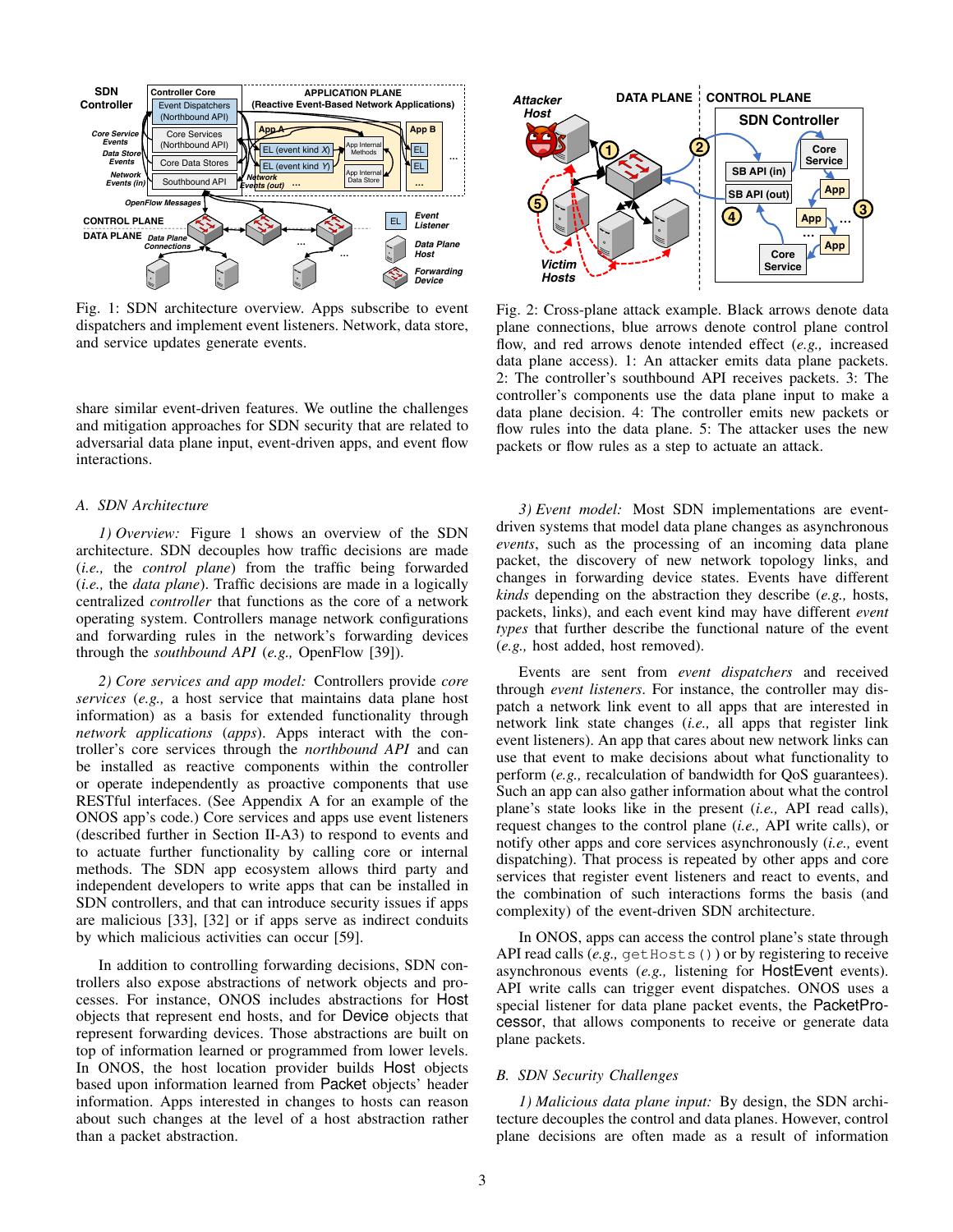gathered from data plane input, allowing attackers to influence control plane behavior even if the controller and app infrastructures are assumed to be hardened. *Cross-plane attacks*, such as topology poisoning [22], [14], [57], impact control plane operations by causing denial-of-service or connectivity-based attacks. Figure 2 shows a representative example of a crossplane attack that uses malicious data plane input to produce an unintended data plane effect.

Attackers can infer whether the network is non-SDN or SDN and which controller is being used in an SDN setting [4], [71]. Defenses to date, such as control plane causality tracking [59], [62], trusted data plane identities [26], and timingbased link fabrication prevention [57], are useful in preventing specific classes of attacks but are not designed for vulnerability discovery because they track specific execution traces as they occur rather than all possible execution traces prior to runtime. Current SDN vulnerability tools, such as BEADS [25] and DELTA [34], rely on fuzzing techniques that do not easily capture complex event-based vulnerabilities.

Although controllers that are written in safely typed languages (*e.g.,* Java) can mitigate unchecked data plane input, type safety does not completely prevent misuse. An attacker can try to leverage syntactically valid data that may be semantically invalid depending on its use. For instance, the IPv4 address 255.255.255.255 is syntactically valid, but there may be unintended consequences if a controller or app component attempts to use it as a host address.

*Mitigation approach:* EVENTSCOPE analyzes how malicious data plane input and cross-plane attacks can have cascading effects throughout controller components and apps as a result of unhandled event types (Section V). We demonstrate how that analysis allows us to identify ONOS app vulnerabilities (Section VII).

*2) Event-driven apps:* SDN controller services and apps can subscribe to events of interest with event listeners. However, not all event types of a particular event kind may be handled. In the absence of well-defined formal properties (*e.g.,* safety and liveness) that specify what an app's behavior ought to be, it is not easy to automatically determine what constitutes "correct" or "incorrect" behavior. As a result, it is difficult to find bugs that are syntactically correct but semantically incorrect regarding the intended app behavior, and difficult to determine how that behavior affects the data plane.

Network verification approaches [29], [11] require formal property specifications or do not scale beyond trivial controllers. CONGUARD [66] and DELTA [34] offer models for reasoning about the ordering of OpenFlow events, but such events are only one part in a complex, event-driven, network operating system that must consider additional (and often more sophisticated) network abstractions.

*Mitigation approach:* EVENTSCOPE uses a clustering approach to infer the intended application behavior based on the insight that apps that perform similar functionality are interested in similar kinds of events and event types (Section IV). EVENTSCOPE identifies cases in which a given app's event types are absent with respect to similar apps and evaluates whether these absences create vulnerabilities (Section V-B).



Fig. 3: EVENTSCOPE architecture overview.

*3) Event flow interactions:* As apps can originate from different parties [59], assessment of system-wide "correct" behavior is complex when components closely collaborate and form event-driven dependencies. The event-driven SDN architecture allows flexible and composable development, with events helping to provide convenient abstractions and allowing components to subscribe to asynchronous activities of interest. Prior work [1], [18], [43], [61], [42] has approached controller design by providing formally specified runtime languages and safe-by-construction controllers, but such approaches do not offer the extensibility of the operating-system-like controllers used in practice in production.

Understanding how event-driven components in an SDN interact is challenging because events have both control flow and data flow elements. Events represent *control flow* because they are processed by event listener methods that may call additional methods depending on the event information, and they represent *data flow* because they carry data describing the event (*e.g.,* a host event contains that host's details). Although control flow and data flow can be modeled together in program dependence graphs [16] or code property graphs [67], analysis is often limited to single procedures because too many details prevent the analysis from scaling to complex, inter-procedural event-driven systems. Further, events can be used to influence what code paths are or are not taken and to trigger additional events.

*Mitigation approach:* EVENTSCOPE uses the event flow graph to model the key features of an event-driven SDN system while abstracting away unnecessary control flow details (Section V-A). The event flow graph shows how triggered events have consequences elsewhere, particularly when malicious data plane inputs later influence data plane changes.

## III. EVENTSCOPE OVERVIEW

We designed EVENTSCOPE to identify cross-plane eventbased vulnerabilities in three phases, as illustrated in Figure 3.

The first phase, the *candidate vulnerability generator*, takes the set of SDN apps as input and produces a list of unhandled event types for each app. In our implementation, we require the apps' Java bytecode. As ground truth about which event types apps should handle is not available, EVENTSCOPE uses a clustering approach that reports event types that are common in the cluster but are not handled in a particular app.

The second phase, the *event flow graph generator*, takes the apps' code, the controller's code, and a definition of controller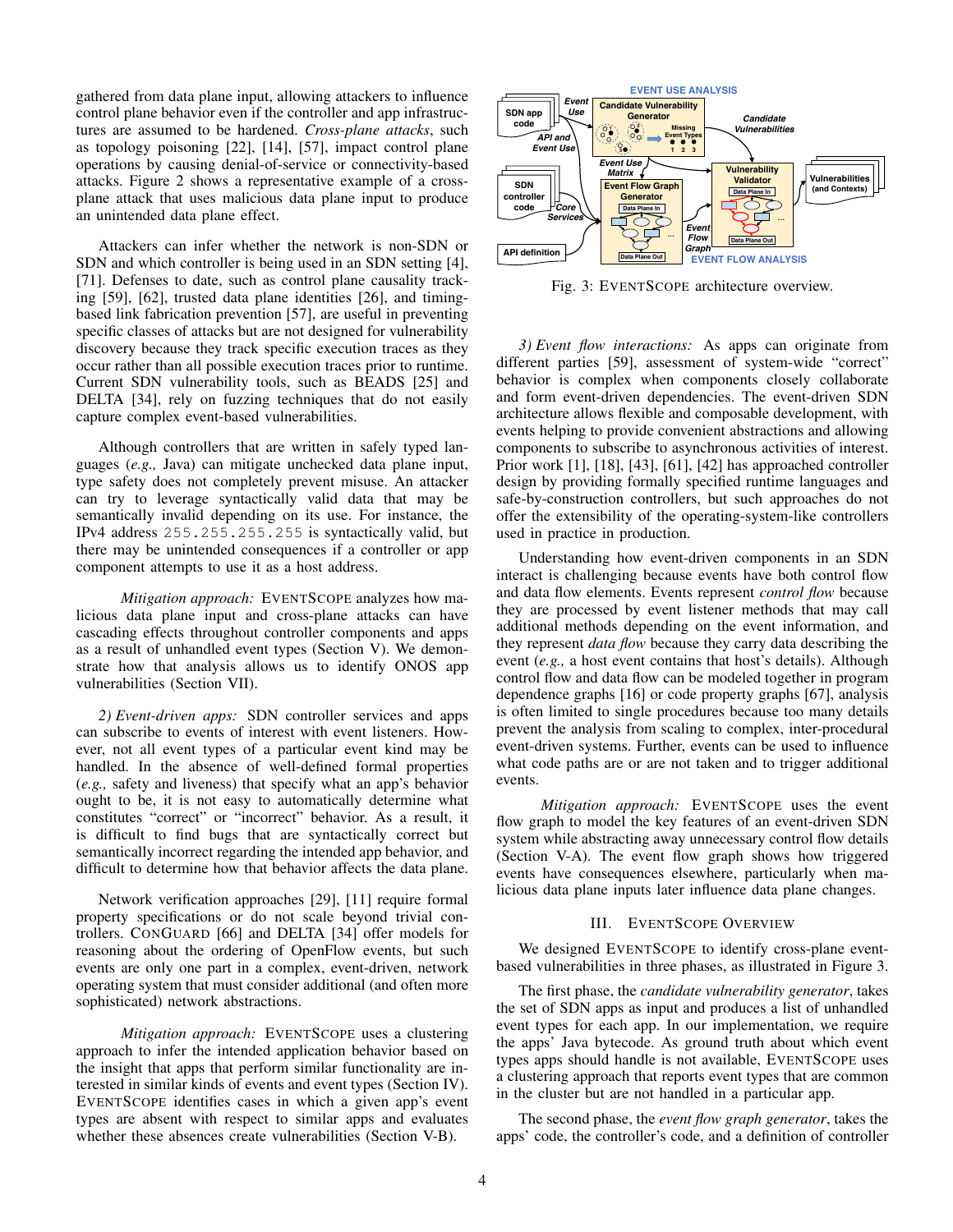API calls as inputs and constructs an event flow graph that records how events propagate and influence the system. This includes event propagation within the controller as well as within apps and combinations of apps.

Finally, the event flow graph and the unhandled event types from the first two phases are combined in the third phase, the *vulnerability validator*, to identify the data plane impacts of unhandled event types. The output of this phase results in a list of vulnerabilities that can influence the data plane as a result of unhandled event types.

EVENTSCOPE automates the process and the phases work together, but for illustrative purposes, we discuss each of EVENTSCOPE's three phases separately before discussing the results from applying EVENTSCOPE to the ONOS SDN controller. In summary:

- The candidate vulnerability generator (Section IV) generates a list of possible vulnerabilities resulting from unhandled events based on apps' event use in comparison to that of similar apps.
- The event flow graph generator (Section V-A) analyzes the use of events between components to construct a concise representation of how events are passed and how they affect data plane operations.
- The vulnerability validator (Section V-B) filters and validates the possible missing-event-handling vulnerabilities from the first component by using the event flow graph to determine whether the missing event has had data plane impacts, either in isolation or in combination with other apps.

*Inputs:* Users provide EVENTSCOPE with the controller's code and apps' code to be analyzed. In our implementation, this code is provided as Java bytecode. EVENTSCOPE also requires a definition of the controller's northbound (*i.e.,* application) interface, which is simply the set of method signatures that comprise the northbound API.

*Outputs:* EVENTSCOPE produces a list of vulnerabilities related to missing-event handling that can impact the dataplane and the contexts in which the vulnerabilities occur. Practitioners can investigate such vulnerabilities to report bugs or to determine if exploits can be realized.

## IV. EVENT USE ANALYSIS

In this section, we analyze the use of event kinds and event types in SDN app components and focus on unhandled events as signs of potential vulnerabilities. From that information, EVENTSCOPE generates a list of *candidate vulnerabilities*.

## *A. Event Use Methodology*

Given the lack of ground truth about how apps should handle event types, we approach the problem of identifying possible unhandled event types by analyzing the similarity of different apps' uses of events. EVENTSCOPE clusters similar apps together, and, for each app, marks the unhandled event types in that app (with respect to that cluster) as a candidate vulnerability.

# Algorithm 1 Candidate Vulnerability Generation

**Input:** Apps A, event kinds  $E_K$ , event types  $E_T$ , threshold  $\tau$ **Output:** List of candidate vulnerabilities  $V_C$ , event use matrix M **Initialize:**  $M[i][j] \leftarrow \text{false}; \forall i \in A, \forall j \in E_T$   $\triangleright$  Event use matrix  $M_{A\times E_T}$  $D[i][j] \leftarrow 0; \forall i \in A, \forall j \in A$   $\triangleright$  Distance matrix  $D_{A \times A}$  $V \leftarrow A \cup E_T, \mathcal{E} \leftarrow \emptyset, \mathcal{G}_S \leftarrow (\mathcal{V}, \mathcal{E})$  .  $\triangleright$  SimRank graph  $\mathcal{G}_S$  $V_C \leftarrow \emptyset$   $\triangleright$  Candidate vulnerability list  $V_C$ 1: for each  $a \in A$  do 2:  $T \leftarrow$  getHandledEventTypes(*a*) 3: for each  $t \in T$  do 4:  $M[a][t] \leftarrow \text{true}$ 5:  $\mathcal{E} \leftarrow \mathcal{E} \cup \{(a, t), (t, a)\}\$ 6:  $S \leftarrow \text{SimRank}(\mathcal{G}_S, A)$   $\triangleright$  Similarity matrix  $S_{A \times A}$ 7: for each  $i \in S$  do 8: for each  $j \in S[i]$  do 9:  $D[i][j] \leftarrow 1 - S[i][j]$   $\triangleright$  Distance = 1– Similarity 10:  $C \leftarrow$  hierarchicalCluster $(D, \tau)$   $\triangleright$  Set of app clusters C 11: for each  $c \in C$  do 12:  $u \leftarrow \emptyset$   $\triangleright$  Union of event types within cluster c 13: for each  $a \in C$  do 14:  $u \leftarrow u \cup M[a]$ 15: for each  $a \in C$  do 16:  $d \leftarrow u \setminus M[a]$  b Set difference d of cluster and app 17: **for each**  $t \in d$  **do** 18:  $k \leftarrow \text{getEventKind}(t, E_K, E_T)$ 19: **if** k is handled by a **then**<br>20:  $V_C$ , append $((a, t))$  $V_C$  append $((a, t))$ 

*1) Algorithm:* We describe EVENTSCOPE's approach, shown in Algorithm 1. We assume a set of apps that contain event listeners, A; a set of event kinds,  $E_K$  (*e.g.*, HostEvent in ONOS); a set of event types,  $E_T$  (e.g., HOST\_ADDED in ONOS) that relate to the functional nature of event kinds in  $E_K$ ; and a threshold,  $\tau$ , used to determine the number of app clusters. For intermediate data structures, we generate an event use matrix,  $M$ , that shows how apps use event types; a distance matrix, D, that represents the "distances" between apps in terms of how they are related; and a bipartite directed graph,  $\mathcal{G}_S$ , that represents the relations between apps and event types.

The algorithm determines the event types that each app uses (lines 1–5). It does so using static analysis through the generation of a control flow graph (CFG) of the relevant event listener method. If a given event type is handled (line 2), it is marked in the event use matrix,  $M$ , (line 4) and in the bipartite graph,  $\mathcal{G}_S$  (line 5). The algorithm then computes the SimRank similarity metric across  $\mathcal{G}_S$  and reduces it to vertices of interest, or  $A \subset V$ , to produce the similarity matrix, S (line 5). It then takes the inverse of the similarity metric to compute the distance metric (lines 7–9), and uses it to compute app clusters by using a complete-linkage<sup>2</sup> (*i.e.*, maximum linkage) hierarchical clustering algorithm (line 10).

After the apps are partitioned into clusters, the algorithm inspects each app relative to its own cluster (lines 11–20). For each cluster, it generates a union of event types handled by that cluster's apps (lines 12–14). For a given app, it computes

<sup>2</sup>Alternatives include single-linkage and average-linkage clustering. We chose complete-linkage clustering because it 1) maximizes the distance between two elements of different clusters and 2) avoids the problem of grouping dissimilar elements that single-linkage clustering would entail [28].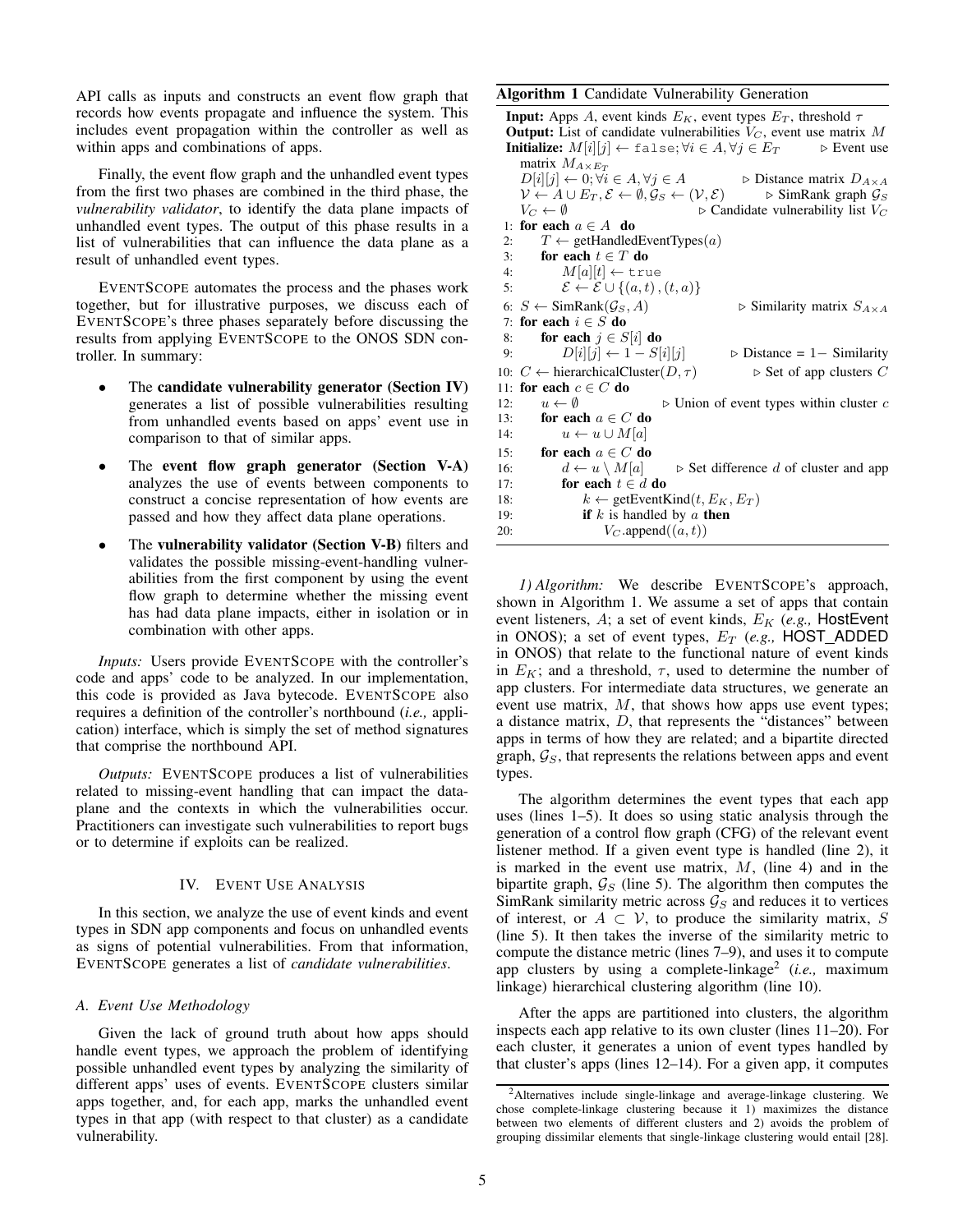what event types are not handled by that app's event listener with respect to the cluster's union (line 16). In some cases, the event type will be related to an event kind that the app does not handle at all, and we do not consider such scenarios to represent candidate vulnerabilities. When the event type's kind *is* handled by the app (line 19), the algorithm marks the event kind as a candidate vulnerability (line 20).

*2) Design decisions:* Initially, we applied the Levenshtein distance as our distance metric by treating each row of  $M$  as a bit vector, based on prior work on SDN app API use similarity [32]. However, we found that the Levenshtein distance did not capture the structural similarities among apps, event kinds, and event types. Instead, we opted for the SimRank metric, which expresses the idea that "two objects are similar if they are related to similar objects" [24]. SimRank fits more naturally with our problem of expressing the similarity of two apps that have relations to similar event types.

As each app includes a self-defined category, we were interested in whether such categories could describe functional event use similarity. However, we found that the categories are too vague to be meaningful for similar-event-handling identification, so we opted instead for a distance-based clustering approach that can be generated even if app categories are not specified. One example of the problem is that of the forwarding app fwd and the routing app routing in ONOS, which are both in the traffic engineering category. While we might expect those apps to be similar, since they are in the same category and share the same high-level objective of making traffic engineering decisions at different OSI layers, it turns out that the reactive forwarding app responds to new packets to make its decisions, while the routing app uses the existing network state to make its decisions. Those functional differences result in use of radically different event kinds and types.

*3) Interpretation:* Because apps do not provide welldefined semantics about their correct operation, we do not have ground truth about what event types each app *should* handle. As a result, we chose to focus on instances of missing event handling, which we can identify based on knowledge about the complete set of events. Unfortunately, such instances do not tell us the extent to which such missing events are intentional or the extent to which missing events' exploitation can cause unexpected behavior. While any instance is arguably a concern, we wanted to focus our effort on the instances *most likely* to be vulnerabilities. As a result, we chose to cluster apps in order to identify the missing event handling that stands out as the most "unusual," with the parameter  $\tau$  approximating the unusualness of missing event handling.

As such, event use analysis can be viewed as a filtering step that attempts to identify the *most likely* unhandled event types for candidate vulnerabilities among all potential unhandled event types. EVENTSCOPE can be configured to be conservative and mark all unhandled event types as potential bugs; doing so requires setting  $\tau = 1.0$  to generate 1 cluster.

#### *B. Event Use Results*

We evaluated EVENTSCOPE's event use analysis using ONOS v1.14.0 [46]. In addition to ONOS's core services, the



Fig. 4: ONOS event use matrix, M. Black cells represent event types that are handled by event () methods. Horizontal dividers represent app categories, and vertical dividers represent event kinds. (App category key:  $D =$  default,  $G =$  GUI,  $I =$  integration,  $M =$  monitoring,  $O =$  optical,  $S =$  security,  $T = \text{ traffic engineering, and } U = \text{utility.}$ 



Fig. 5: Dendrogram representation of ONOS network event type similarity among apps, based on the SimRank distance metric. The dashed vertical line represents a threshold  $\tau =$ 0.90 with a partitioning of 9 clusters.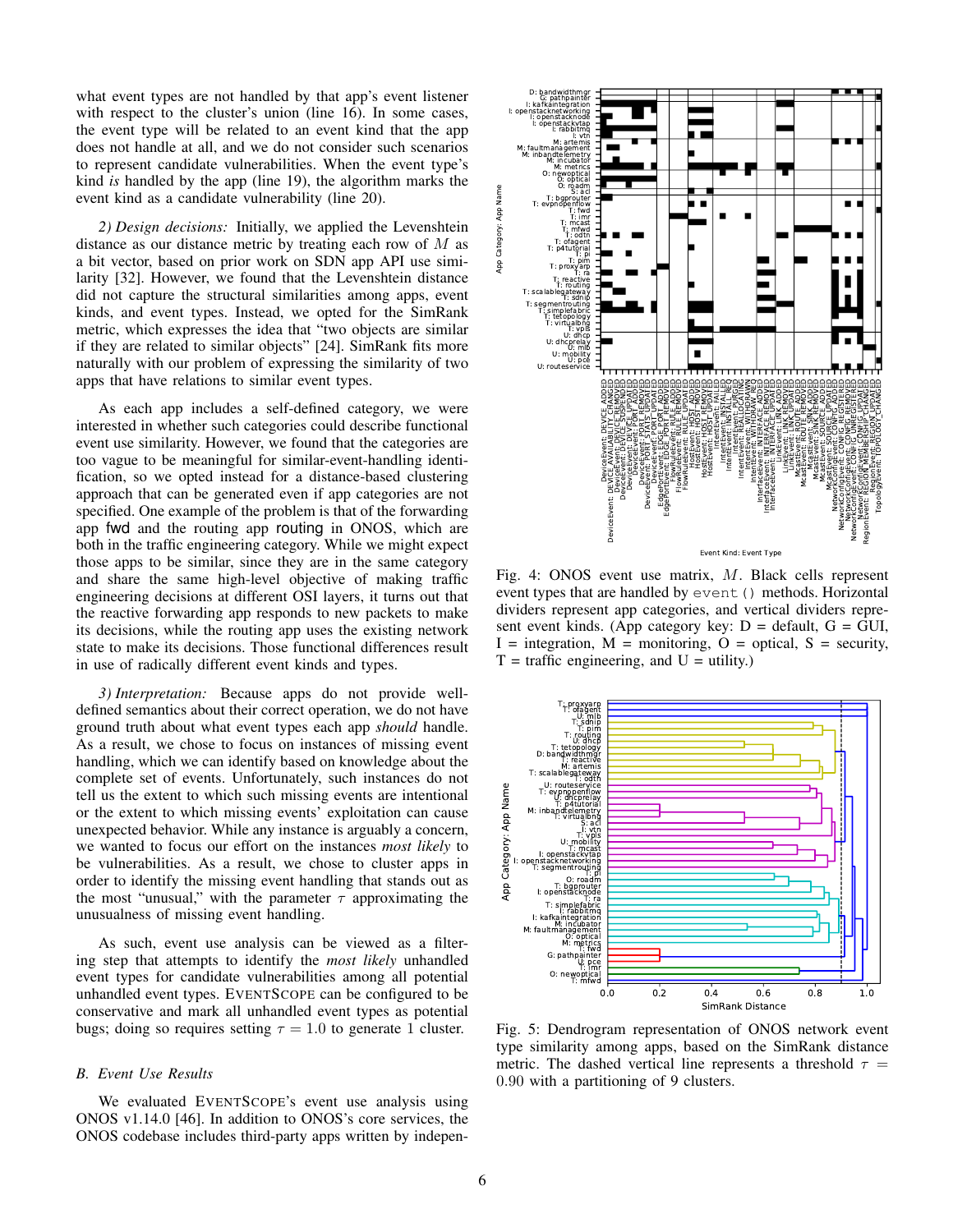dent developers. We explain each part of the methodology as applicable to ONOS and its apps.

*1) ONOS's event system:* ONOS events implement the Event interface; they include subject() and type() methods that describe what the event is about (*e.g.,* a Host) and what type the event is, respectively. ONOS events are used for various subsystems, so we limit our study to network-related events only.<sup>3</sup>

We found that ONOS contains 95 network event listeners across 45 apps' event listeners.<sup>4</sup> Popular event kinds handled were DeviceEvent (25 instances), NetworkConfigEvent (22 instances), and HostEvent (18 instances). Overall, we found 45 event types among 11 (network) event kinds.

For each app's event listeners, we used static analysis on the listeners' bytecode to generate control flow graphs (CFGs) of any event handlers (*i.e.,* event() methods) within that app. Within each method, we considered an event type handled if it results in the call of other functional methods; we considered an event type to be not handled if it only executed nonfunctional methods (*e.g.,* logging) or immediately returned.

*2) ONOS unhandled event types:* Figure 4 shows EVENTSCOPE's generated event use matrix  $M$  of the 45 apps included with the ONOS codebase. Each ONOS app includes a self-defined category, and categories are grouped by horizontal dividers. Each event kind is grouped by vertical dividers. Figure 5 shows the dendrogram of the resulting app clusters, based on SimRank distance and complete-linkage clustering.

We empirically chose a threshold ( $\tau = 0.90$ ) that yielded a number of clusters (*i.e.,* 9) similar to the number of categories of ONOS apps (*i.e.,* 8) based on the assumption that there exist at least as many categories as there are functional differences among apps. We found that that threshold worked well in the rest of our evaluation. (See Appendix C for an evaluation of  $\tau$ on detection rates.) We found that setting the threshold too low (*i.e.,* more clusters) created more singleton app clusters, which should be avoided because each cluster's union of event types becomes the event types the app handles. However, setting the threshold too high (*i.e.,* fewer clusters) clustered apps with too few functional similarities. Based on that threshold, we generated 116 candidate vulnerabilities, which were used as input into the next stage of EVENTSCOPE (Section V).

## V. EVENT FLOW ANALYSIS

Given a list of candidate vulnerabilities, we identify which vulnerabilities are reachable from the data plane and affect the data plane. To do so, we generate an event flow graph that shows how apps and the controller use events, and how these usages of events can interact to generate control flow in the control plane. Using that graph, we then validate our candidate vulnerabilities by analyzing how they impact subsequent control plane and data plane operations, looking for impacts in the control plane that can be caused by other data plane events. That results in a list of vulnerabilities with real impacts on the data plane.

#### *A. Event Flow Graph Generation*

In order to determine reachable candidate vulnerabilities from the data plane that affect the data plane (via the control plane), EVENTSCOPE uses static analysis to create an *event flow graph* that illustrates how events and API calls propagate from the data plane to the controller and apps.

*1) Definitions:* We formalize a *component* as a fragment of the SDN codebase that begins at an event listener method or core service method and ends at an API boundary or event dispatch. An app or core service can have more than one component if it has more than one event listener. As a result of that definition, each component serves as an *entry point*<sup>5</sup> into control plane functionality. Our objective is to determine the fragments of controller and app code that are reachable from each entry point.<sup>6</sup>

Formally, an *event flow graph*, denoted by  $G = (\mathcal{V}, \mathcal{E})$ , is a directed, multi-edged graph that models the abstractions for inter-procedural and inter-component control and data flows in the SDN control plane. Event flow graphs summarize the necessary control and data flows among components needed for event flow analysis. Vertices, denoted by  $V$ , consist of one of the following types: event listeners (represented as entry point methods), API services (represented as an API interface method or its implemented concrete method), and representations of data plane input (DPIn) and data plane output (DPOut). Edges, denoted by  $\mathcal{E}$ , are labeled and consist of one of the following types: API read calls (API\_READ), API write calls (API\_WRITE), data plane inputs to methods (DP\_IN), methods' output to the data plane (DP\_OUT), or passing of an event type (*e.g.,* HOST ADDED event type of the HostEvent event kind).

EVENTSCOPE uses a two-phase process in which it first examines which events are used within each app and then considers how these events propagate and cause other events in the context of multiple apps. As a result, EVENTSCOPE's event flow graph can represent multiple apps as well as dependencies among apps. The dependencies among applications for event processing are shown as edges in the event flow graph. One event that is processed by multiple applications (*i.e.,* event listeners) is represented as a node with multiple outgoing labeled edges with the respective event type; each edge is directed towards an event listener of that event kind.

*2) Methodology:* EVENTSCOPE's approach is shown in Algorithm 2. It initializes the event flow graph's vertices to be the set of event listeners and representations for data plane inputs and outputs. It begins with the set of event listeners as the components of entry points to check (line 1). For each entry point, it generates a call graph (line 5). Within the call graph, it checks whether calls relate to an API read (lines  $7-10$ ), to an API write (lines  $11-14$ ), or to the event dispatcher to generate new events (lines 15–16). It links the event dispatchers and event listeners together in the event flow graph by using the event use matrix,  $M$ , generated in the prior step (Section IV); each event type that is handled by

 $3$  Event implementation classes with the prefix org.onosproject.net.\*.

<sup>4</sup>We note that ONOS core service components also include event listeners for inter-service notifications. We did not evaluate those listeners' event uses because we assume that all event types handled by each core service event listener are the event types necessary for correct functionality.

<sup>&</sup>lt;sup>5</sup>In traditional static analysis, a program has a well-defined entry point: the main() function. However, since SDN is event-driven, no main() function exists [62]. To correct for the lack of a main() function and to account for the event-driven architecture, we use each component as an entry point.

<sup>&</sup>lt;sup>6</sup>Lu *et al.* [38] define that as "splitting" in the component hijacking problem.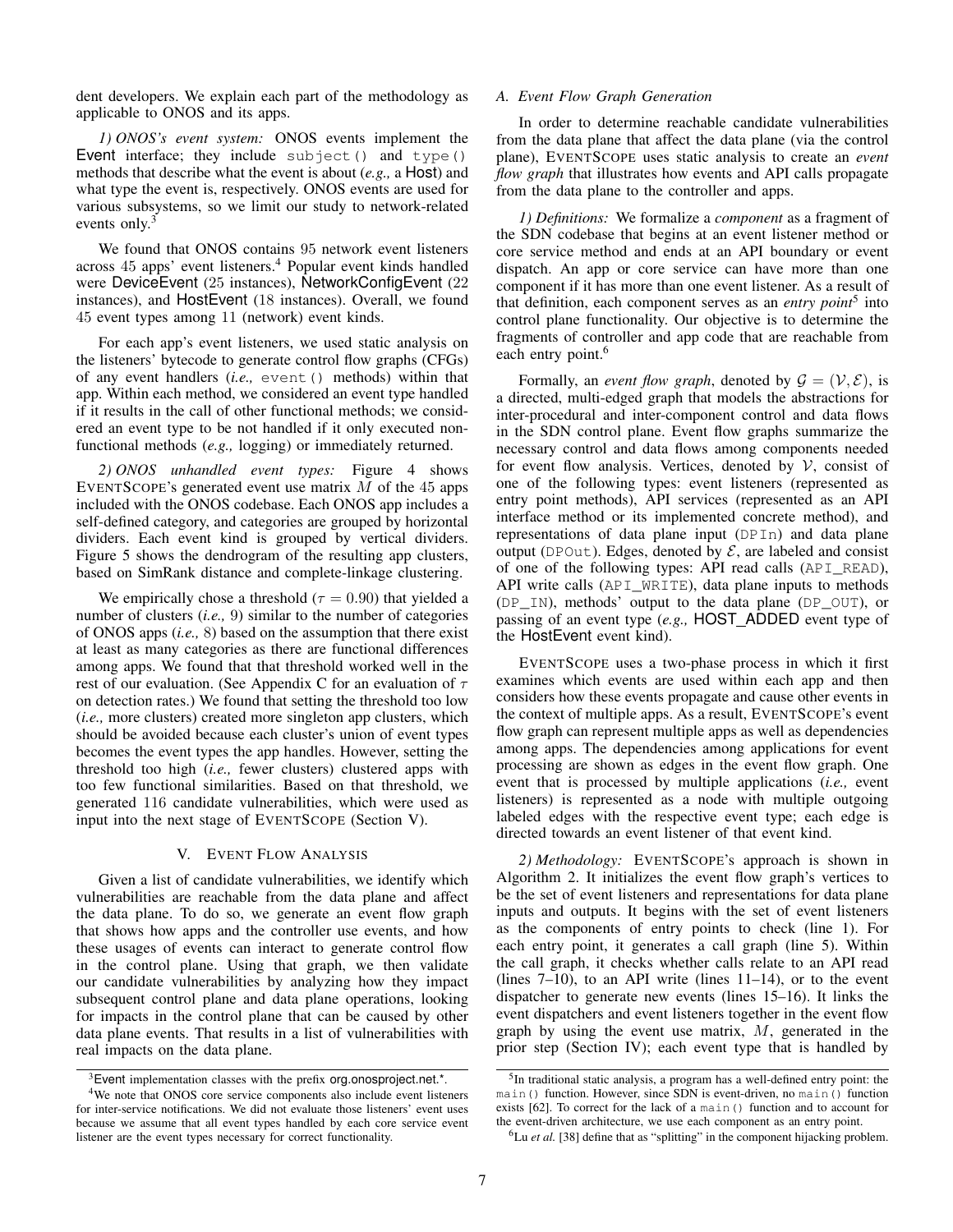#### Algorithm 2 Event Flow Graph Generation

**Input:** API read methods  $A_r$ , API write methods  $A_w$ , data plane input methods  $D_i$ , data plane output methods  $D_o$ , event listener methods  $E_l$ , event kinds  $E_K$ , event types  $E_T$ , event use matrix M **Output:** Event flow graph  $\mathcal{G}$ **Initialize:**  $V \leftarrow E_l \cup \{\text{DPIn}, \text{DPOut}\}, \mathcal{E} \leftarrow \emptyset$  $S \leftarrow E_l$   $\Rightarrow$  Stack S of entry points (*i.e.*, components) left to check<br> $C \leftarrow \emptyset$  $\triangleright$  Checked components  $C$  $E_d \leftarrow \emptyset$   $\triangleright$  Components that dispatch events  $E_d$ 1: while  $S$  is not empty do 2:  $e \leftarrow S.pop$   $\triangleright$  Entry point method e 3: if  $e \in C$  then 4: **continue**  $\triangleright$  Skip entry point if already processed 5:  $(c_v, c_e) \leftarrow$  generateCG(e)  $\rightarrow$  Call graph vertices  $c_v$  and edges  $c_e$ 6: for each  $c \in c_v$  do 7: **if**  $c \in A_r$  then 8:  $\mathcal{V} \leftarrow \mathcal{V} \cup \{c\}$ <br>9:  $\mathcal{E} \leftarrow \mathcal{E} \cup \{(c, e)\}$ 9:  $\mathcal{E} \leftarrow \mathcal{E} \cup \{(c, e)\}$   $\Rightarrow$  Labeled edge API\_READ 10:  $S.\text{push}(c)$ 11: **else if**  $c \in A_w$  then 12:  $V \leftarrow V \cup \{c\}$ <br>13:  $\mathcal{E} \leftarrow \mathcal{E} \cup \{(e, c)\}$ 13:  $\mathcal{E} \leftarrow \mathcal{E} \cup \{(e, c)\}$   $\Rightarrow$  Labeled edge API\_WRITE 14:  $S.\text{push}(c)$ 15: **else if**  $c$  is the event dispatch method **then** 16:  $E_d \leftarrow E_d \cup \{(c)\}$ 17:  $C \leftarrow C \cup e$ 18:  $\mathcal{E}$  ← linkListenersDispatchers $(\mathcal{E}, E_d, E_l, E_K, E_T, M)$   $\triangleright$ 

Labeled edges of particular event type  $t \in E_T$ <br>  $\mathcal{E} \leftarrow$  linkDataPlane $(\mathcal{E}, D_i, D_o)$   $\Rightarrow$  Labeled edges DP\_IN or 19:  $\mathcal{E}$  ← linkDataPlane( $\mathcal{E}, D_i, D_o$ ) DP\_OUT

$$
20: \mathcal{G} \leftarrow (\mathcal{V}, \mathcal{E})
$$



Fig. 6: Event flow graph of fwd's packet processor. Blue rectangles represent event listeners and packet processors, gray ellipses represent API methods, and dashed edges represent API calls.

a particular listener is represented as its own edge, so multiedges are possible (line 18). Finally, it identifies core service components that take in data plane input or generate data plane output, and links those to the data plane input and output vertices (line 19).

*3) Results:* To show how an event flow graph abstracts useful information for understanding SDN architecture events, we consider the partial event flow graph from ONOS shown in Figure 6. It shows the forwarding app (fwd) packet processor component as an entry point. (For event flow graphs that include event dispatch edges, see Figures 8 and 9 in Section VII and Figure 11 in Appendix B.) General static analysis tools produce control flow graphs (CFGs) for each procedure or method, as well as a call graph (CG) for inter-procedural analysis; however, static analysis tools face challenges regarding the understanding of API behavior and the semantics of a given program's domain [58]. While both CFGs and a CG are necessary for control or data flow analyses, neither type of graph represents the SDN domain's semantics of events or API behavior at the right level of abstraction.

We generated an ONOS event flow graph whose components include core services, providers<sup>7</sup>, and 45 apps. The ONOS event flow graph's nodes consists of representations of 143 event listeners, 25 packet processors, 81 API call methods of core services, 1 data plane input node, and 1 data plane output node. The ONOS event flow graph's edges consist of representations of 396 API calls, 352 event dispatches, and 21 data plane interactions. Appendix B shows a partial representation of that event flow graph based on 5 sample apps and the core services that they use.

Because ONOS does not specify a precise set of API calls that comprise the northbound API [59], we used the public method signatures of the \*Service and \*Provider classes, along with those methods' return values, to determine API read and write calls, resulting in 123 API read call methods, 87 API write call methods, 1 method directly related to data plane input, and 44 methods directly related to data plane output and effects. We identified event dispatching based on direct calls to the event dispatcher for local events (*e.g.,* post()) or indirect calls to a store delegate<sup>8</sup> for distributed events.

# *B. Vulnerability Validation*

Now that we have an event flow graph, we can combine it with our candidate vulnerabilities to understand the extent to which unhandled event types have data plane consequences.

We focus on *valid vulnerabilities* as those in which the following conditions are met: 1) an app's event listener does not handle a particular event type, 2) that event listener can be called as a result of actions triggered from data plane input, and 3) in handling the other event types, that event listener can take some subsequent action that affects the data plane (*i.e.,* data plane output). In essence, we investigate the cases in which such an event handler would otherwise be affected by data plane input and have an effect on the data plane. Vulnerabilities defined in this way can be expressed as path connectivity queries in the event flow graph.

*1) Context:* Event handling vulnerabilities do not occur in isolation, but as part of a complex interaction web involving many other event handlers and apps We need to consider that context when discussing a given vulnerability. We borrow from Livshits and Lam [37] the intuition that exploitable vulnerabilities can occur as a result of a multi-stage exploit via an initial data injection and a subsequent app manipulation.

<sup>7</sup> In ONOS, a *provider* interacts with core services and network protocol implementations [48]. We consider provider services to be core services.

<sup>8</sup>ONOS uses distributed data stores across ONOS instances to store network state information. An instance can notify other instances of a change to the data store (*e.g.,* a MapEvent event update of a Host object modification in the host data store). That notification causes each instance to re-dispatch events locally (e.g., a HostEvent event).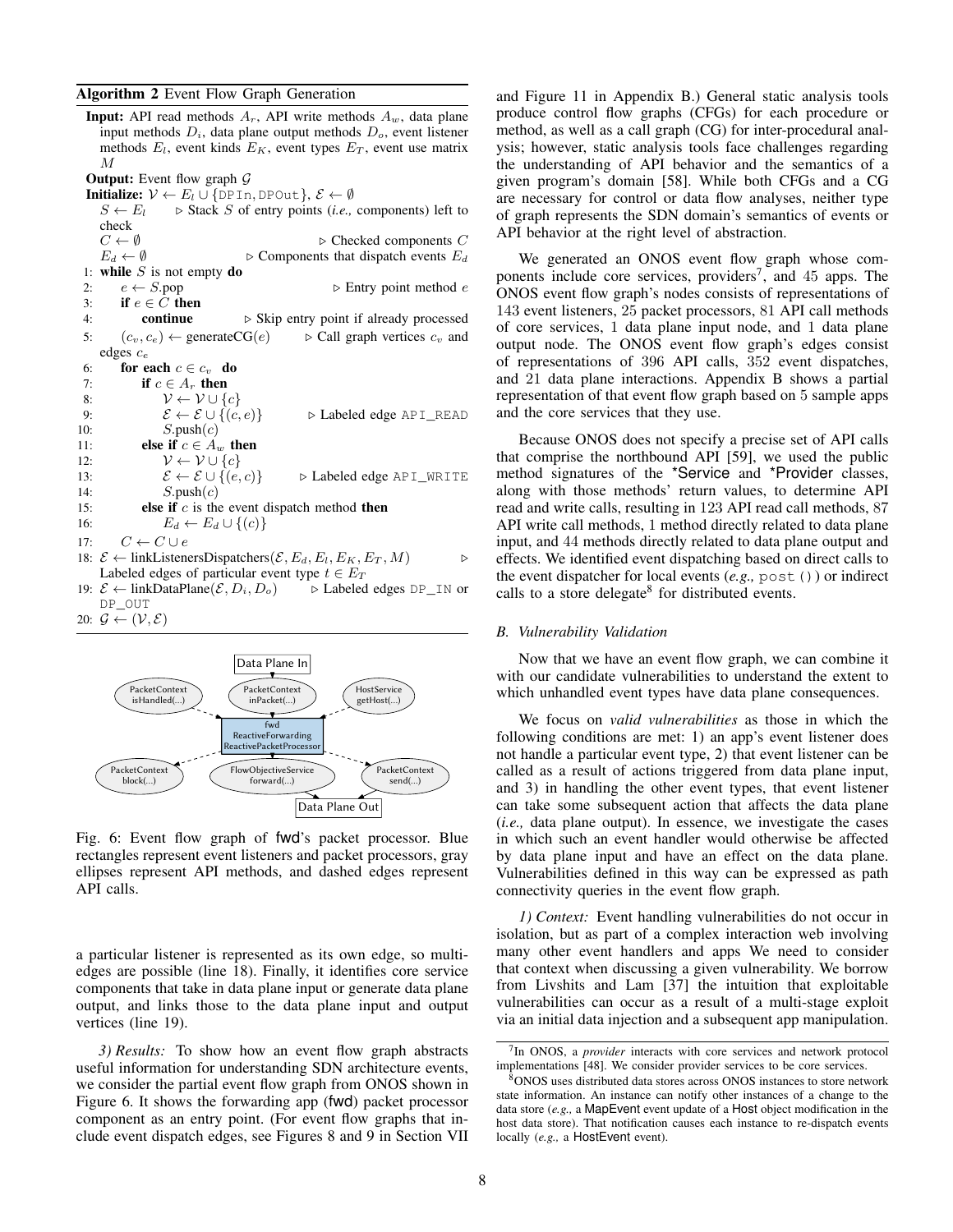## Algorithm 3 Vulnerability Validation

| <b>Input:</b> Event flow graph G, list of candidate vulnerabilities $V_C$ ,                                            |  |  |  |  |  |
|------------------------------------------------------------------------------------------------------------------------|--|--|--|--|--|
| event use matrix $M$ , apps $A$                                                                                        |  |  |  |  |  |
| <b>Output:</b> List of vulnerabilities and contexts $V$                                                                |  |  |  |  |  |
| Initialize: $V \leftarrow \emptyset$<br>$\triangleright$ Vulnerabilities and contexts list V                           |  |  |  |  |  |
| 1: for each $(a, t) \in V_C$ do $\triangleright$ App $a \in A$ and event type $t \in E_T$                              |  |  |  |  |  |
| $E_l \leftarrow$ getEventListeners $(a, \mathcal{G})$ $\Rightarrow$ $E_l \subset \mathcal{G}$ 's vertices<br>2:        |  |  |  |  |  |
| 3: <b>if</b> $\neg$ (pathExists(DPIn $\rightarrow e \in E_l \rightarrow \text{DPOut}, \mathcal{G}$ )) then             |  |  |  |  |  |
| continue<br>4:                                                                                                         |  |  |  |  |  |
| 5: $c_+ \leftarrow \emptyset$ , $c_- \leftarrow \emptyset$ $\triangleright$ Present context set $c_+$ , absent context |  |  |  |  |  |
| set $c_{-}$                                                                                                            |  |  |  |  |  |
| for each $a_i \in A \setminus \{a\}$ do<br>$\triangleright$ All apps except a<br>6:                                    |  |  |  |  |  |
| $E_{l_i} \leftarrow$ getEventListeners $(a_i, \mathcal{G}) \rightarrow E_{l_i} \subset \mathcal{G}$ 's vertices<br>7:  |  |  |  |  |  |
| if pathExists(DPIn $\rightarrow e \in E_{l_i} \rightarrow \text{DPOut}, \mathcal{G}$ ) then<br>8:                      |  |  |  |  |  |
| if $t \in \text{getHandedEventTypes}(E_{l_i}, M)$ then<br>9:                                                           |  |  |  |  |  |
| 10:<br>$c_+ \leftarrow c_+ \cup a_i$                                                                                   |  |  |  |  |  |
| 11:<br>else                                                                                                            |  |  |  |  |  |
| 12:<br>$c_- \leftarrow c_- \cup a_i$                                                                                   |  |  |  |  |  |
| $V.\text{append}((a, t, c_+, c_-))$<br>13:                                                                             |  |  |  |  |  |

As a result, we define the *present context* as the set of other apps that 1) handle the vulnerability's missing event type in the absence of the vulnerable app's event handler's handling of it, 2) are affected by data plane input, and 3) have data plane effects. We define *absent context* as the set of other apps that, like the app in question, do not handle the vulnerability's missing event type but can be affected by data plane input and have data plane effects.

The present context lets us determine what the data plane effects are if the unhandled event type is dispatched. The absent context lets us determine what other apps might have concurrent influence over data plane effects. We note that context is necessary but not sufficient for *exploit generation*. Context is an over-approximation of the set of apps needed to exploit the vulnerability.

We note that exploit generation is nontrivial and that automatic exploit generation [3] is an ongoing research area. EVENTSCOPE's output includes "valid" vulnerabilities and contexts that EVENTSCOPE believes to be reachable from the data plane and to have data plane impacts. While EVENTSCOPE's validation provides strong soundness properties, static analysis is necessarily imprecise; manual verification is still recommended. EVENTSCOPE provides precisely the details that need to be included in a bug report. However, the tool neither provides a guarantee that a bug exists nor automatically submits bug reports. For the vulnerabilities EVENTSCOPE found, we manually examined the source code to confirm that the vulnerabilities existed.

*2) Methodology:* EVENTSCOPE's approach for vulnerability validation is shown in Algorithm 3. It uses the event flow graph, candidate vulnerabilities, and the event use matrix as inputs. Each candidate vulnerability is represented as a tuple of the app and unhandled event type (line 1). For each event type, EVENTSCOPE gets the app's event listeners (line 2). It performs path connectivity queries over the event flow graph. If at least one path does not exist that starts from the data plane, goes through one of the app's event handlers, and ends in the data plane, then the algorithm does not consider a vulnerability to be relevant, either because the event listener is not affected by data plane input or because the resulting path does not have



Fig. 7: Component analysis performance results.

data plane effects (lines 3–4).

The algorithm initializes the present and absent context sets to be empty (line 5). It inspects all of the other apps in the event flow graph to build the context (line 6). If another app's event listener is affected by data plane input and has data plane effects (line 8), it checks whether the missing event type is handled by that app (line 9) or not (line 11), and builds the context sets accordingly (lines 10 and 12). It then appends the vulnerability to the vulnerability list (line 13).

## *C. Performance Results*

We ran EVENTSCOPE using an Intel Core i5-4590 3.30 GHz CPU with 16 GB of memory on ONOS and its associated apps. Figure 7 shows the cumulative distribution functions (CDFs) of the component analysis latency (Figure 7a) and the number of methods traversed in the call graph generation (Figure 7b); the latency corresponds to the computations of lines 2–17 in Algorithm 2, and the methods traversed correspond to line 5 in Algorithm 2.

In total, we analyzed 249 components found within ONOS's 1.2 million lines of Java, which required full traversals across 8064 method invocations for call graph generation. We found that the median per-component analysis time was 1.55 s and the mean per-component analysis time was 3.14 s, or approximately 13 min in total. For call graph generation, we found that each component required a median traversal of 16 methods and a mean traversal of 32 methods. We also measured EVENTSCOPE's peak memory consumption by using time and found that EVENTSCOPE used 1.82 GB of memory.

#### VI. IMPLEMENTATION

We implemented EVENTSCOPE using a combination of Python and Java. In Python, we used Scikit-learn [52] to perform hierarchical clustering in the event use analysis. In Java, we used Soot [60] to generate the control flow graphs and call graphs used for event use analysis and for determining entry points. Soot creates an intermediate representation in Jimple. We also used JGraphT [44] to store in-memory representations of event flow graphs and to query path connectivity. Source code for our implementation's components is available at https://www.github.com/bujcich/EventScope.

For connectivity queries in lines 3 and 8 in Algorithm 3 (*i.e.,* pathExists()), we used Dijkstra's algorithm. The worst-case performance time for each pathExists() query can be optimized [19] to  $O(2(|\mathcal{E}|+|\mathcal{V}| \log |\mathcal{V}|))$ , where  $|\mathcal{E}|$ represents the number of event flow graph edges and  $|V|$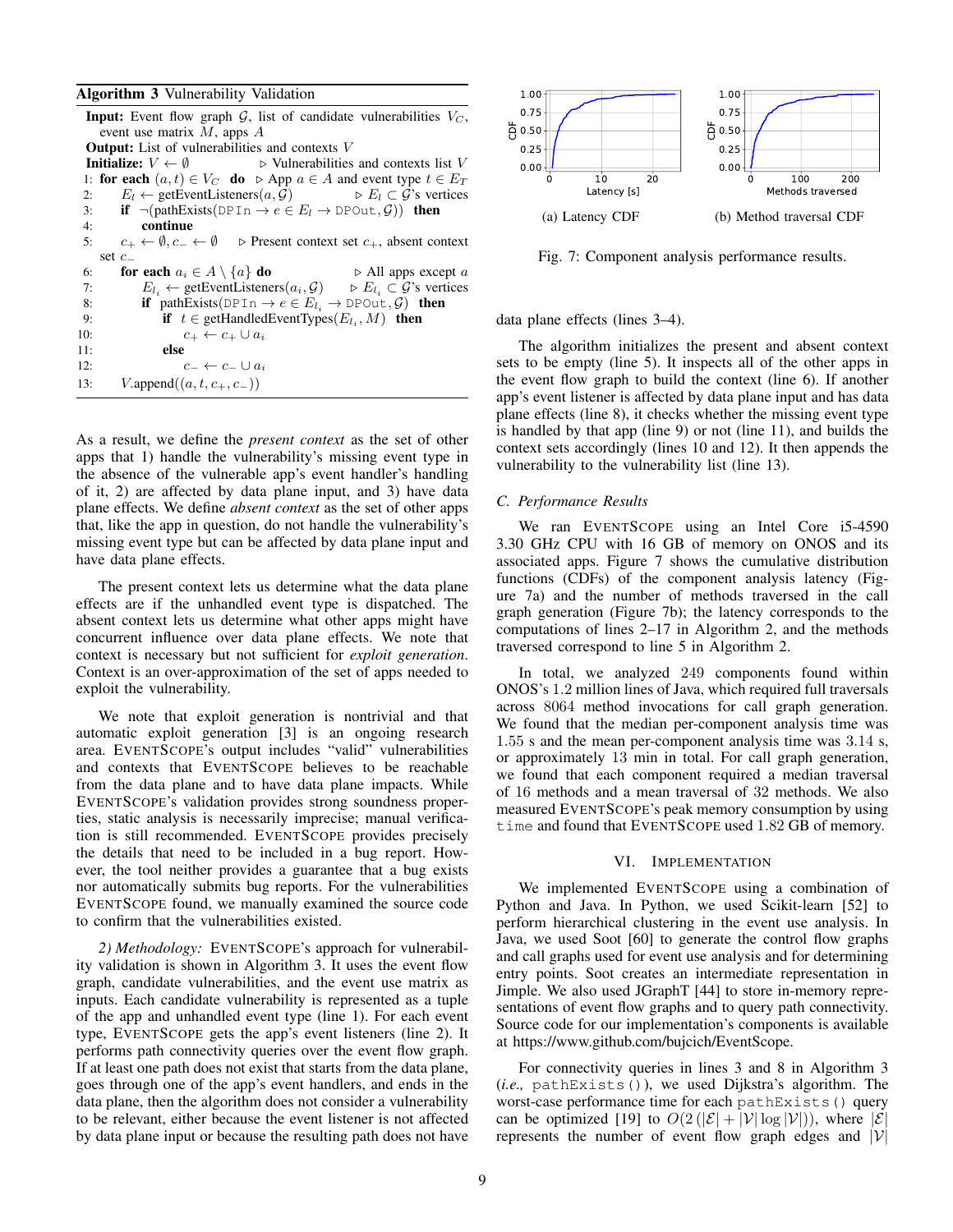represents the number of event flow graph nodes. In practice, we found that the small number of apps and events did not pose a challenge for connectivity computations.

Soot operates on Java bytecode, which allows EVENTSCOPE to analyze closed-source Java-based controllers and apps. Similar program analysis tools, such as angr [56], can operate on closed-source binary executables. Using bytecode is advantageous, as we can use EVENTSCOPE to generate event flow graphs without requiring Java source code. Thus, EVENTSCOPE can be useful for practitioners as a code audit tool. Although we did not encounter any apps that used dynamic calls, such as the Java language's reflection API, TamiFlex [10] extends Soot to perform static analysis that accounts for reflection.

Although our implementation generates a list of vulnerabilities for ONOS, EVENTSCOPE is not specific to ONOS. EVENTSCOPE's analysis and methodology can be applied to any event-driven SDN controller, which includes popular controllers such as OpenDaylight, HPE VAN, and Floodlight.

## VII. ONOS VULNERABILITY EVALUATION RESULTS

EVENTSCOPE identified 14 vulnerabilities that satisfy all of the following properties: 1) the vulnerable event handler features an unhandled event type, which was identified through similarity clustering analysis; 2) the event handler can be reached from data plane input; and 3) the event handler can reach a data plane output.

Table I shows the 14 vulnerabilities, based on app, event kind, and unhandled event types. Table I also provides sample paths in the event flow graph. We found that all vulnerabilities involved the HostEvent event kind, which indicates that data plane input has the most effect on host information in ONOS.

EVENTSCOPE's output included 14 possible vulnerabilities. We manually investigated each vulnerability in the source code and determined that all of them could be exploited from the data plane. As a result, Table I represents EVENTSCOPE's complete output with no false positives. EVENTSCOPE's final phase essentially filters out missing event handling that cannot be reached from the data plane or trigger impacts on the data plane; as a result, the output provides strong soundness properties. As we do not have ground truth about which unhandled event types should be handled, we note that the event use analysis in Section IV-A should be interpreted as a filter of the unhandled event types that are *most likely* to require attention, based on such event types' absence *vis-a-vis `* a cluster of the most similar apps. As noted earlier, we chose the clustering threshold that produced a number of clusters closely matched to the number of ONOS app categories.

We describe exploits for two of the vulnerabilities below in Sections VII-A and VII-B, and then, for the sake of space, briefly discuss the impact of the other vulnerabilities. For the exploits we created, we used a Mininet [31] SDN network. We wrote our exploit scripts in Python and used the Scapy [9] network packet library to generate data plane input.

We notified the ONOS Security Response Team of the vulnerabilities and exploits that we discovered through a responsible disclosure process. We explained the vulnerabilities and demonstrated working exploits.

## *A. Data Plane Access Control Bypass with acl and fwd (CVE-2018-12691)*

*1) Summary:* We found that an attacker could bypass data plane access control policies by sending semantically invalid packets into the data plane to corrupt the controller's view of hosts. That prevented the access control app, acl, from installing flow deny rules, and that effectively bypassed the desired access control policy.

We assume a topology of at least two hosts: h<sub>1</sub> and h<sub>2</sub>. The attacker controls host h1 and wants to communicate with h2. An access control policy prevents h1 and h2 from communicating.

## *2) Method:* The attack occurs in two stages.

First, the attacker host h1 sends into the data plane an ICMP packet with an invalid source IP address (*e.g.,* the broadcast address). The host provider learns about host h1 from the ICMP packet's source MAC address, creates a host object (without an associated IP address), and generates a HostEvent event with a HOST\_ADDED event type.<sup>9</sup> On the HOST ADDED event type, acl checks whether flow deny rules should be installed for the added host. Since acl performs this check at the IP layer only and host h1 has an empty IP address list, no flow deny rules are installed.

Next, the attacker host h1 sends traffic intended for the target host h2. The host provider references the prior host object representing host h1, updates host h1's list of IP addresses with host h1's real IP address, and generates a HostEvent event with a HOST UPDATED event type. Prior to patching the vulnerability, acl did not check for the HOST UPDATED event type and took no action with such events. Another app, such as fwd, then installs flow allow rules from the attacker host h1 to the target host h2.

*3) Results and implications:* We wrote an exploit that performed the attack, and we were able to demonstrate that messages could be sent from the attacker to the target. From a defender's perspective, the exploit's effects may not be obvious immediately because the flow deny rules were never installed. A defender would need to check for evidence of the absence of the flow deny rules or the unintended presence of the flow allow rules. Since the host object corruption in the first stage need not occur at the same time as the lateral movement in the second stage, a stealthy attacker could wait until he or she needed to use such elevated access at a later time.

*4) Event flow graph:* Figure 8 shows the partial event flow graph with the relevant code paths used by the attacker. The attack's first stage follows the left-side path, in which the attack corrupts the host information in the HostProviderService. The attack's second stage triggers a HOST UPDATED event type that does not get handled by acl's host event listener; in addition, the attack's second stage succeeds as shown by the right-side path.

<sup>&</sup>lt;sup>9</sup>The HOST\_ADDED event type assumes that the controller has never seen that host's MAC address before, but that is unlikely to be true if host h1 had sent any traffic prior to attacker compromise. However, if we assume that the attacker has root privileges on host h1, the attacker can change host h1's network interface MAC address. Thus, host h1 will appear as a newly added host and trigger the HOST\_ADDED event type if the host subsequently sends any traffic into the data plane.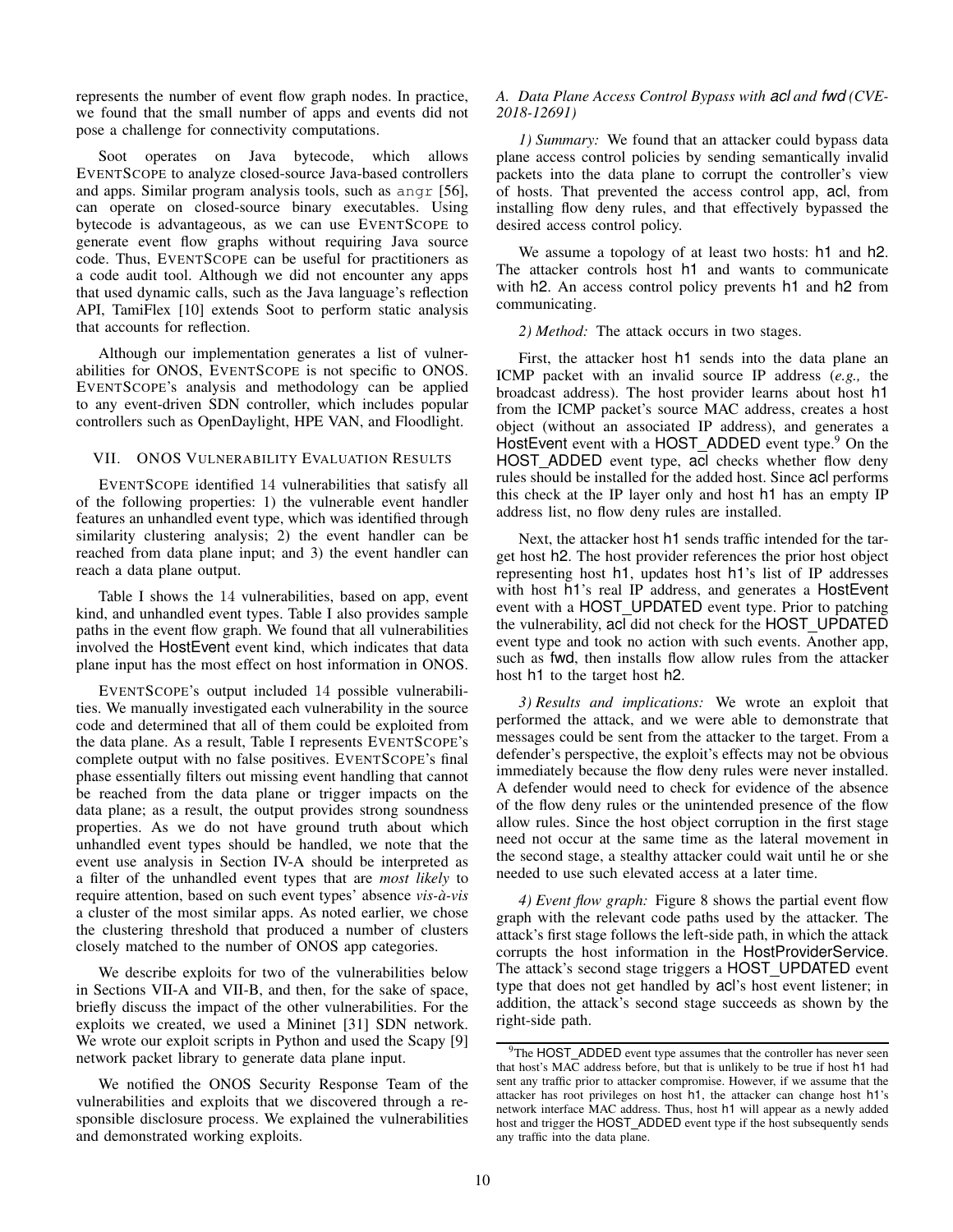| #      | <b>CVE ID</b>     | App                                                  | <b>Unhandled</b> type | Example event flow graph path showing potential data plane input to data plane<br>effect                                                                                                                                                                                                  |  |
|--------|-------------------|------------------------------------------------------|-----------------------|-------------------------------------------------------------------------------------------------------------------------------------------------------------------------------------------------------------------------------------------------------------------------------------------|--|
| $\ast$ | CVE-2018-12691    | acl                                                  | HOST_UPDATED          | See Figures 8 and 9 for event flow graph examples.                                                                                                                                                                                                                                        |  |
|        | CVE-2019-11189    | acl                                                  | HOST MOVED            |                                                                                                                                                                                                                                                                                           |  |
| 2      | CVE-2019-16300    | acl                                                  | HOST REMOVED          |                                                                                                                                                                                                                                                                                           |  |
| 3      | CVE-2019-16298    | virtualbng                                           | HOST MOVED            | DPIn $\frac{\text{DP}\_}{\text{NP}}$ inPacket () $\frac{\text{AP}\_ \text{READ}}{\text{NP}}$ provider.host.InternalHostProvider $\frac{\text{AP}\_ \text{WRITE}}{\text{NP}}$<br>hostDetected() HOST_ADDED virtualbng. InternalHostListener APL_WRITE<br>startMonitoringIp() DP_OUT DPOut  |  |
| 4      | CVE-2019-16298    | virtualbng                                           | HOST REMOVED          |                                                                                                                                                                                                                                                                                           |  |
| 5      | CVE-2019-16298    | virtualbng                                           | <b>HOST UPDATED</b>   |                                                                                                                                                                                                                                                                                           |  |
| 6      | CVE-2019-16299    | mobility                                             | HOST ADDED            | DPIn $\frac{\text{DP}\_N}{\text{DP}\_N}$ inPacket () $\frac{\text{AP}\_R\text{EAD}}{\text{P}\_N}$ provider.host.InternalHostProvider $\frac{\text{AP}\_N\text{RITE}}{\text{P}\_N}$<br>hostDetected() HOST_MOVED mobility.InternalHostListener API_WRITE<br>removeFlowRules() DP_OUT DPOut |  |
|        | CVE-2019-16299    | mobility                                             | HOST REMOVED          |                                                                                                                                                                                                                                                                                           |  |
| 8      | CVE-2019-16299    | mobility                                             | HOST_UPDATED          |                                                                                                                                                                                                                                                                                           |  |
| 9      | CVE-2019-16301    | vtn                                                  | HOST MOVED            | $DPIn \xrightarrow{DP=N} inPacket() \xrightarrow{APLREAD}$<br>provider.host.InternalHostProvider $\xrightarrow{AP\perp WRITE}$ hostDetected() $\xrightarrow{HOST\_ADDED}$<br>vtn.InternalHostListener $\xrightarrow{APLWRITE}$ forward() $\xrightarrow{DP\_OUT}$ DPOut                    |  |
|        | 10 CVE-2019-16302 | evpnopenflow HOST MOVED<br>evpnopenflow HOST UPDATED |                       | DPIn $\frac{\text{DP\_IN}}{\text{P\_N}}$ inPacket () $\frac{\text{AP\_READ}}{\text{P\_O}}$ provider.host.InternalHostProvider $\frac{\text{AP\_WRITE}}{\text{P\_O}}$<br>hostDetected() HOST_ADDED evpnopenflow.InternalHostListener API_WRITE<br>$forward() \xrightarrow{DP\_OUT} DPOut$  |  |
|        | 11 CVE-2019-16302 |                                                      |                       |                                                                                                                                                                                                                                                                                           |  |
|        | 12 CVE-2019-16297 | p4tutorial                                           | HOST MOVED            | DPIn $\frac{\text{DP}\_N}{\text{DP}\_N}$ inPacket () $\frac{\text{AP}\_R\text{EAD}}{\text{P}}$ provider.host.InternalHostProvider $\frac{\text{AP}\_W\text{RITE}}{\text{P}}$                                                                                                              |  |
|        | 13 CVE-2019-16297 | p4tutorial                                           | HOST REMOVED          | hostDetected() $\xrightarrow{HOST\_ADDED}$ p4tutorial.InternalHostListener $\xrightarrow{APLWRITE}$                                                                                                                                                                                       |  |
|        | 14 CVE-2019-16297 | p4tutorial                                           | HOST UPDATED          | applyFlowRules() DP_OUT DPOut                                                                                                                                                                                                                                                             |  |

TABLE I: Event Listener Vulnerabilities Based on Event Flow Graph Analysis and Event Use Filtering ( $\tau = 0.90$ ).

We note that we originally discovered CVE-2018-12691 manually, which led us to investigate event-based vulnerabilities and to create the EVENTSCOPE tool. We include CVE-2018-12691 here for completeness.



Fig. 8: Partial event flow graph showing vulnerable code paths used in CVE-2018-12691. Blue rectangles represent event listeners and packet processors, gray ellipses represent API methods, bold edges represent event dispatches, and dashed edges represent API calls. (Dotted gray edges represent unhandled event types, which are shown for reference.)

In the analysis of acl, EVENTSCOPE produces an absent context set, c−, that includes fwd. The absent context set represents other event listeners and packet processors that might also respond to the same set of data plane input and produce data plane effects. A practitioner would discover that an app in the absent context set is producing undesirable effects via flow rule installation by fwd.

# *B. Data Plane Access Control Bypass with acl, mobility, and fwd (CVE-2019-11189)*

*1) Summary:* We found that an attacker could bypass the data plane access control policies by spoofing another host using ARP reply packets. Such a spurious location change can allow the host mobility app, mobility, to remove acl's flow deny rules. Since acl does not reinstall such flow deny rules after a location change, the attacker can subvert network policy with increased access.

We assume a topology of at least three hosts: h<sub>1</sub>, h<sub>2</sub>, and h3. The attacker controls h1 and h3 and desires access to h2. Hosts h1 and h3 have different data plane connection points. An access control policy prevents communication between h1 and h2 as well as between h3 and h2.

# *2) Method:* The attack occurs in two stages.

First, the attacker host h1 attempts to connect to the target host h2, but the connection is denied by acl's flow deny rules that were created when the hosts were detected or when a new access control policy was installed. The other attackercontrolled host, h3, sends into the data plane an ARP reply that spoofs the identity of host h1. The host provider determines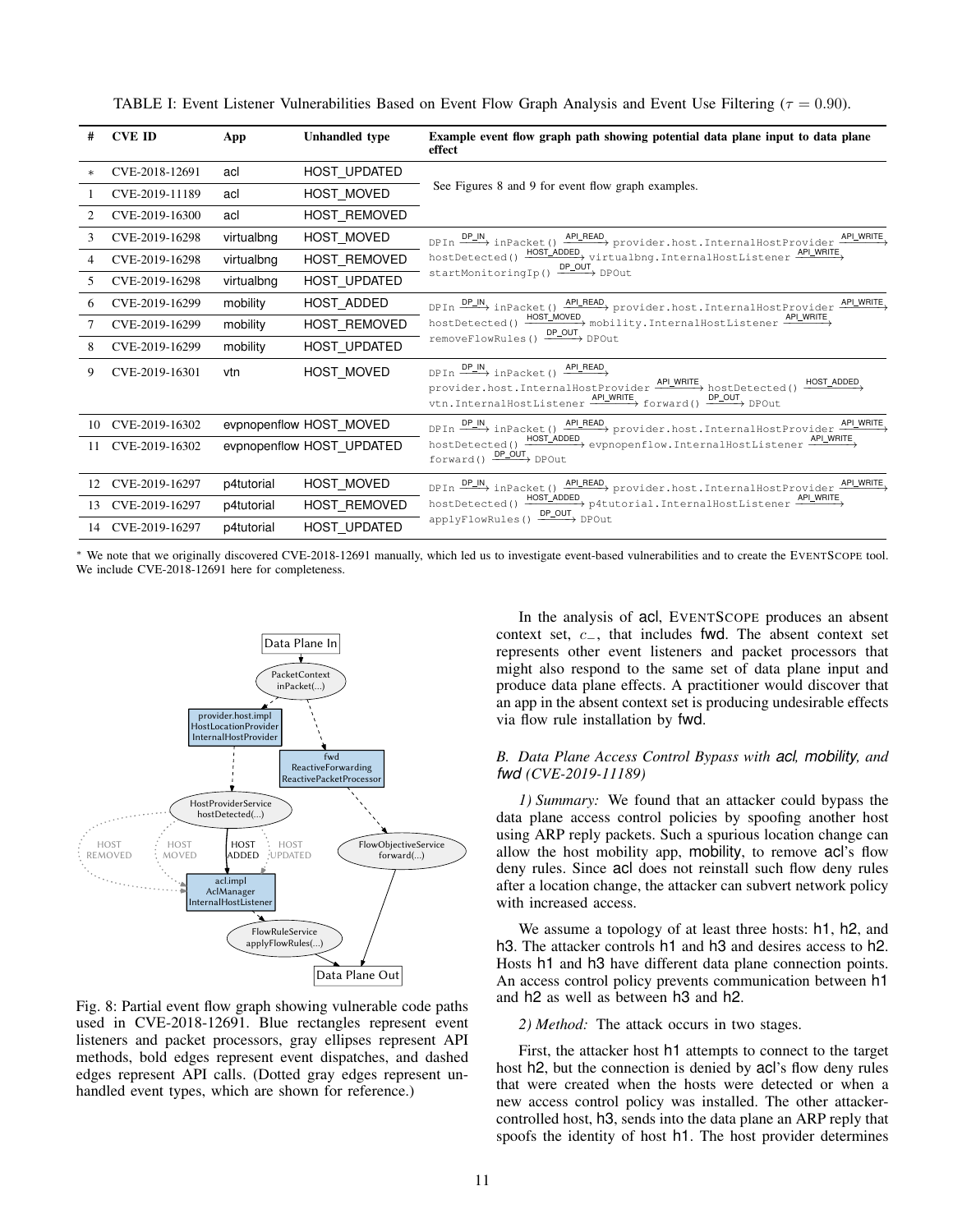

Fig. 9: Partial event flow graph showing vulnerable code paths used in CVE-2019-11189. Blue rectangles represent event listeners and packet processors, gray ellipses represent API methods, bold edges represent event dispatches, and dashed edges represent API calls. (Dotted gray edges represent unhandled event types, which are shown for reference.)

that host h1 has "moved" to the same connection point as host h3 and generates a HOST MOVED event type. On the HOST MOVED event type, mobility performs a networkwide cleanup that removes "old" flow rules whose source or destination MAC addresses match the respective host's MAC address. Thus, mobility removes acl's flow deny rules related to host h2.

Next, the attacker host h1 attempts again to connect to the target host h2, and that causes the host provider to assume that host h1 has moved to its original location and thus triggers a HOST MOVED event type. Prior to patching the vulnerability, acl did not check for the HOST MOVED event type and took no action to reinstall the former flow deny rules. Another app, such as fwd, then installs flow allow rules from the attacker host h1 to the target host h2.

*3) Results and implications:* We wrote an exploit that performed the attack and were able to demonstrate that messages could be sent from the attacker to the target. Although the attack assumed that the attacker controlled two hosts on different connection points, an attacker who initially controls only one host could use the previous exploit in Section VII-A to compromise a second host so as to perform the attack in this section. Much like the exploit in Section VII-A, the increased access has significant consequences if our assumptions about the security of data plane access control are incorrect. For instance, if hosts h1 and h2 were segmented and isolated by policy (*e.g.,* to satisfy regulatory compliance requirements), then clever manipulation of host events can effectively bypass such protections.

*4) Event flow graph:* Figure 9 shows the partial event flow graph with the relevant code paths used by the attacker. The attack's first stage follows the path through the host mobility app, mobility, in the figure's center. The host mobility app responds to the HOST MOVED event type and removes flow rules. The access control app, acl, does not handle the HOST MOVED event, and thus the app does not install new flow rules. The attack's second stage succeeds as shown by the path on the right side of the figure.

In the analysis of acl, EVENTSCOPE produces a present context set,  $c_{+}$ , that includes mobility. The present context set indicates how the unhandled event type (*i.e.,* HOST MOVED) is handled by other event handlers of the same event kind (*i.e.,* the HostEvent event kind). A practitioner would determine that mobility uses flow removal to produce undesirable effects. The absent context set, c−, includes the forwarding app, fwd. A practitioner would determine that fwd uses flow rule installation to produce undesirable effects.

#### *C. Other Vulnerabilities*

In Table I, we summarize the remaining vulnerabilities that EVENTSCOPE discovered, grouped by app.

*Vulnerabilities 3–5 (virtualbng):* The virtual broadband network gateway app, virtualbng, maintains a relationship between a network's set of private IP addresses and publicfacing IP addresses on the Internet [49]. The app also installs network intents, which get translated to new flow rules, to allow the network's hosts with private IP addresses to connect to the Internet. The app's host event listener handles the HOST ADDED event type but does not handle the remaining three host event types. As a result, the app does not handle any state updates about the virtual gateways it has previously created if a host changes its information (*e.g.,* new location). A malicious host could spoof that host's identity, via a process similar to that described in Section VII-B2, to cause HOST\_UPDATED or HOST\_MOVED event types to be triggered. Furthermore, when a host is removed, the app does not asynchronously remove its intents (or, by extension, its flow rules) that it previously installed because it does not handle HOST\_REMOVED event types.

*Vulnerabilities 6–8 (mobility):* The host mobility app, mobility, listens for host-related events and cleans up any related flow rules if a host has moved. Related work [20] has shown how the host mobility app in ONOS can be abused by hosts to force ONOS to reinstall flow rules and cause a control plane denial-of-service attack. Instead, we focus here on the absence of what event types mobility handles. The app's host event listener handles the HOST MOVED event type (as expected) but does not handle the remaining three host event types. If mobility is expected by other apps to be responsible for cleaning up flow rules, then a host whose information has been updated (where updating would trigger a HOST UPDATED event type), would not cause a flow removal and might lead to stale flow rules. If there is sufficient time between a moved host's removal from and addition back into the network, it may trigger a HOST\_REMOVED event followed by a HOST ADDED event. As mobility does not handle either event type, the expected flow removal by mobility would not occur.

*Vulnerability 9 (vtn):* The virtual tenant network app, vtn, provisions virtual networks as overlays over physical networks [50]. The app handles all of the host event types except for HOST\_MOVED. For the host event types that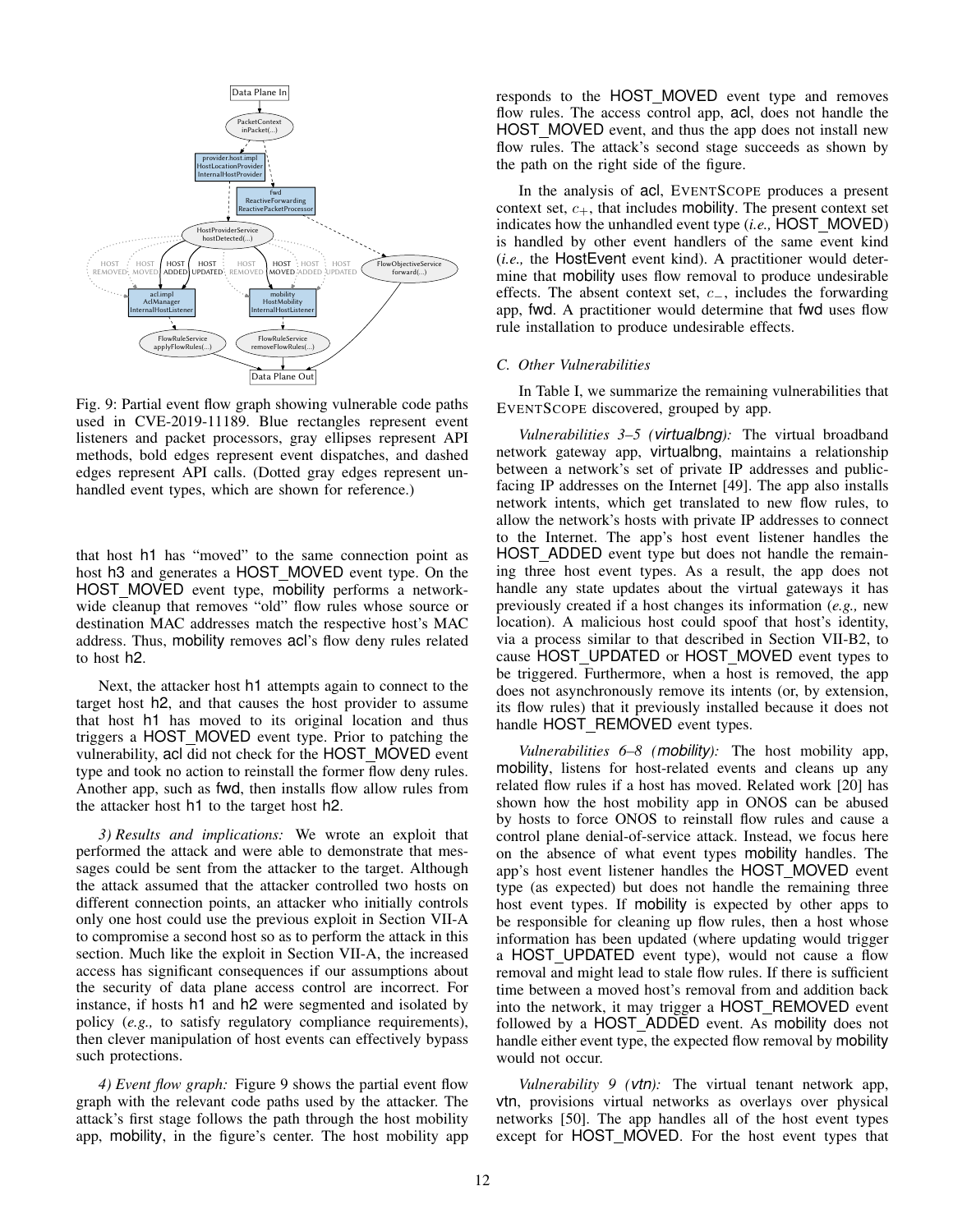are handled, the app installs flow rules for added hosts (*i.e.,* HOST ADDED), removes flow rules for removed hosts (*i.e.,* HOST REMOVED), and installs and removes flow rules for any host that has changed its properties but not moved (*i.e.,* HOST UPDATED). A host that moves (*i.e.,* HOST MOVED) would not have any actions taken by the app; as a result, flow rules would not be reinstalled, and denial of service could occur.

*Vulnerabilities 10–11 (evpnopenflow):* The Ethernet VPN app, evpnopenflow, uses OpenFlow to install MPLSlabeled overlay routes for virtual private networks [47]. The app's host event listener handles the HOST ADDED and HOST REMOVED event types, which call functions that are responsible for finding routable paths, installing flow rules, and removing flow rules. The app does not handle hosts moving (*i.e.,* HOST MOVED) or being updated (*i.e.,* HOST UPDATED), and that could cause denial of service to such hosts if old flow rules are not removed and new flow rules are installed.

*Vulnerabilities 12–14 (p4tutorial):* The P4 tutorial app, p4tutorial, is a proof-of-concept app that demonstrates P4's programmable data plane capabilities. The app's host event listener handles the HOST ADDED event type only. Like virtualbng, p4tutorial's lack of handling of other host event types leaves it susceptible to denial-of-service vulnerabilities and failure to remove flow rules.

#### VIII. DISCUSSION

#### *A. SDN Design Concerns*

*1) App composability:* We found that some apps, which we term "helper apps," were designed to perform functionality on behalf of other apps currently running. One helper app, mobility, removes flow rules when hosts move within the network. However, as we noted with respect to our exploit in Section VII-B, if an app's design does not account for helper apps that are taking actions on its behalf, then the combination of apps may introduce vulnerabilities that arise from a lack of coordinated responsibility. That suggests a need for stronger integration testing among apps; EVENTSCOPE is useful in identifying the subsets of apps that may interact.

*2) Update semantics:* We found that ONOS event kinds often had representations in their event types for updates (*i.e.*, \*\_UPDATED, \*\_CHANGED, or \*\_MOVED). While some apps handled the respective "addition" or "removal" event types, they did not handle the respective "updated" event type (*e.g.*, the odtn app for LINK\_UPDATED). Apps that did handle update event types often did so by first calling a removal method, followed by an addition method; for instance, the vtn app handles HOST UPDATED by calling its onHostVanished() and onHostDetected() methods consecutively. The lack of uniform update event-type handling across apps suggests that update handling is a useful place to identify vulnerabilities.

*3) Host migration:* Although host migration hijacking is a known problem  $[14]$ ,  $[22]$ ,  $[57]$ ,  $[26]$ , we found that ONOS v1.14.0 and earlier versions do not provide any protections against the broader class of adversarial host-generated data plane input. That suggests a strong cross-plane attack vector, and EVENTSCOPE's event flow graph can show the extent to which the control plane's control flow can be altered.

*4) Event abstraction:* While EVENTSCOPE's discovered vulnerabilities do relate to host movement, such vulnerabilities differ from the host migration vulnerabilities discovered in related work [14], [22], [57], [26]. Those previously known vulnerabilities specifically use incoming data plane packets to target the host migration service. In contrast, EVENTSCOPE's discovered vulnerabilities occur one abstraction layer higher: the host migration service declares that a host has moved, and other apps attempt to update their own states to account for such movement. EVENTSCOPE's discovered vulnerabilities could occur as a result of benign host migration. For example, the acl app relies on a host migration service event (*i.e.,* HostEvent) instead of relying directly on data plane packets because the semantic notion of host migration is a useful abstraction for other apps, too. We believe that future apps will likely follow a similar trend of using abstracted events. One of our goals is to make event propagation more understandable for practitioners and developers. In that context, we believe that EVENTSCOPE's discovered vulnerabilities are distinct from and complementary to the host migration vulnerabilities found in related work.

*5) Other controllers:* Much like ONOS's packet processor, Floodlight's [17] processing chains allow for specific execution ordering. ONOS contains a more sophisticated, extensive, and distributed event-driven architecture than Floodlight, and we opted to evaluate the more sophisticated architecture. ONOS also contains event processing that does not specify ordering, which is the case for the majority of ONOS event kinds (*i.e.,* all non-packet events). Although the event flow graph captures the ordering of different events (*e.g.,* a packet event that subsequently triggers a host event), the graph does not capture the processing order within an event (*e.g.,* the packet event goes to app X, then app Y).

## *B. Limitations*

EVENTSCOPE cannot establish the absence of vulnerabilities. NICE [11] shows that a large state space search is needed to reason about the absence of vulnerabilities, but such state does not scale beyond simple apps and controllers. EVENTSCOPE lets developers and practitioners understand complex app interactions using a scalable approach.

To help practitioners identify unsafe operating conditions, EVENTSCOPE can generate contexts under which certain combinations of apps may manifest a vulnerability; however, EVENTSCOPE does not generate exploits. Automated exploit generation [3] is an ongoing research area, and we consider automated SDN exploit generation to be future work.

We believe that the event flow graph data structure has applicability beyond the identification of missing event vulnerabilities. For instance, concurrent event processing can be represented in an event flow graph by two paths with the same start and end nodes. Such path structures may indicate race conditions, and the event flow graph could be well-suited to identifying where these occur. However, we believe that that, and other possible applications, are complex research questions in their own right, and we leave them as future work.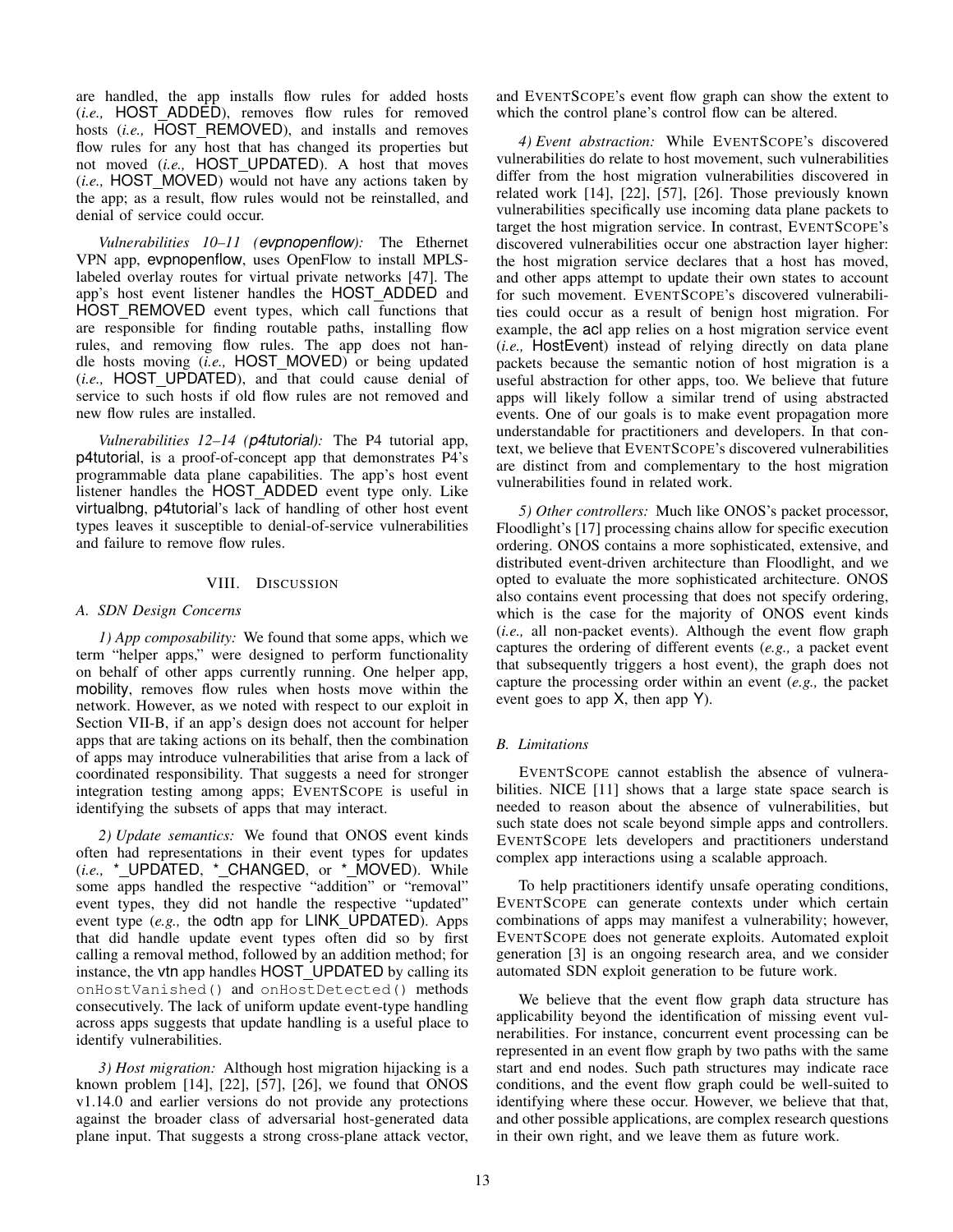## IX. RELATED WORK

*SDN security:* Cross-plane attacks have been studied in specific contexts. Yoon *et al.* [70] refer to these attacks as control plane remote attacks for network-view manipulation. SPHINX [14], TOPOGUARD [22], TOPOGUARD+ [57], and SECUREBINDER [26] reveal the lack of protection against link fabrication attacks and host location hijacking. However, none of the four systems analyze the extent to which the untrusted data plane inputs propagate via events to other components in the controller, and such analysis is necessary for cases where apps' competing behaviors create vulnerabilities.

CONGUARD [66] identifies time-of-check-to-time-of-use race conditions in SDN controllers and provides a generalized model of control plane happens-before relations, but the generalized semantics do not account for more sophisticated app semantics whose incomplete event handling can be exploited.

INDAGO [32] and SHIELD [33] use static analysis to analyze SDN apps and summarize their API use. INDAGO proposes machine learning techniques to determine whether an app is malicious or benign based on its sources and sinks from API call use. Given that benign apps can be coopted by other apps as confused deputies [59], we find the distinction of malicious and benign labeling to be irrelevant for EVENTSCOPE. Instead, EVENTSCOPE approaches the problem from a global event dependency view.

*Event-driven architectures:* We consider the SDN architecture *vis-a-vis `* Android and Web browser extensions. SDN and Android differ based on the mechanisms by which data are passed and on how apps coordinate with each other [59]. Event-driven SDN relies on a central event dispatching mechanism over a limited set of network events, which implies that SDN apps must coordinate with each other to apply policies to and to enforce security over the shared data plane resource. Vulnerability tools and analyses for Android [2], [15], [35], [38], [54], [73], [72], [69] and browser extensions [5], [6], [12], [36] have focused primarily on preventing information leakage among apps or extensions rather than specifically on how unhandled events affect global control flow.

*Vulnerability discovery:* Livshits and Lam [37] secure Java programs from unchecked Web-based input vulnerabilities. We study the analogous SDN problem of untrusted data plane input and model our attacks using a two-stage model of initial injection and subsequent manipulation. Yang *et al.* [68] note the challenges for event-driven callbacks in Android, which we consider in our SDN component model. Monperrus and Mezini [41] study the use of missing method calls as indicators of deviant code, using an approach similar to that used for the unhandled event type problem. CHEX [38] identifies entry points in Android applications and uses "app splitting" to identify all code that is reachable from a given entry point. We adapted CHEX's notion of app splitting for use in building event flow graphs. Code property graphs [67] combine abstract syntax trees, control flow graphs, and program dependence graphs into a unified data structure for automated vulnerability discovery, but have scalability concerns.

*Network debugging:* Cross-plane and cross-app attacks can be tracked using causality tracking and data provenance approaches. PROVSDN [59] prevents cross-app poisoning attacks in real time using a provenance graph structure to enforce information flow control, and FORENGUARD [62] records previous causal relationships to identify root causes. Negative provenance [65], differential provenance [13], and meta provenance [64] have been proposed to explain why SDN routing events did not occur and to propose bug fixes, but such methods require either a history of traces or reference examples of "good" behavior; furthermore, analysis of SDN applications in those systems must be written in or translated into the Datalog language NDlog prior to analysis. The aforementioned systems record code paths that were taken rather than all potential code paths, which limits their effectiveness in identifying potential vulnerabilities ahead of time.

DELTA [34], BEADS [25], and STS [55] use fuzzing to generate data plane inputs, but the space of potential inputs is complex for large and complex event-driven controllers. NICE [11] models basic control plane semantics (*e.g.,* flow rule installation ordering) and uses the generated state space to perform concrete symbolic (*i.e.,* concolic) execution to find bugs; however, even for simple single apps, the approach does not scale well. VeriFlow [29] uses network correctness properties to prevent flow rules from being installed. However, such approaches require a formal statement about app behavior. Given that the checks occur in the southbound API, such tools do not identify the sources of vulnerabilities.

# X. CONCLUSION

We have presented EVENTSCOPE, a vulnerability discovery tool for SDN that enables practitioners and developers to identify cross-plane event-based vulnerabilities by automatically analyzing controller apps' event use. EVENTSCOPE uses similarities among apps to find potential logic bugs where event types are not handled by apps. EVENTSCOPE uses an event flow graph, which abstracts relevant information about how events flow within the control plane, captures data-plane inputs as potential cross-plane attack vectors, and captures data-plane outputs as targets. We used EVENTSCOPE on ONOS to find and validate 14 new vulnerabilities.

#### ACKNOWLEDGMENT

The authors thank our shepherd, Qi Li, and the anonymous reviewers for their helpful comments, which improved this paper; the PERFORM and STS research groups at the University of Illinois for their advice and feedback; and Jenny Applequist for her editorial assistance. This material is based upon work supported by the National Science Foundation under Grant Nos. CNS-1657534 and CNS-1750024.

#### **REFERENCES**

- [1] C. J. Anderson, N. Foster, A. Guha, J.-B. Jeannin, D. Kozen, C. Schlesinger, and D. Walker, "NetKAT: Semantic foundations for networks," in *ACM SIGPLAN Notices*, vol. 49, no. 1. ACM, 2014, pp. 113–126.
- [2] S. Arzt, S. Rasthofer, C. Fritz, E. Bodden, A. Bartel, J. Klein, Y. Le Traon, D. Octeau, and P. McDaniel, "FlowDroid: Precise context, flow, field, object-sensitive and lifecycle-aware taint analysis for android apps," in *Proceedings of ACM PLDI '14*, 2014.
- [3] T. Avgerinos, S. K. Cha, B. L. T. Hao, and D. Brumley, "AEG: Automatic exploit generation," in *Proceedings of NDSS '11*, Feb. 2011.
- [4] A. Azzouni, O. Braham, T. M. T. Nguyen, G. Pujolle, and R. Boutaba, "Fingerprinting OpenFlow controllers: The first step to attack an SDN control plane," in *2016 IEEE Global Communications Conference (GLOBECOM)*, Dec 2016, pp. 1–6.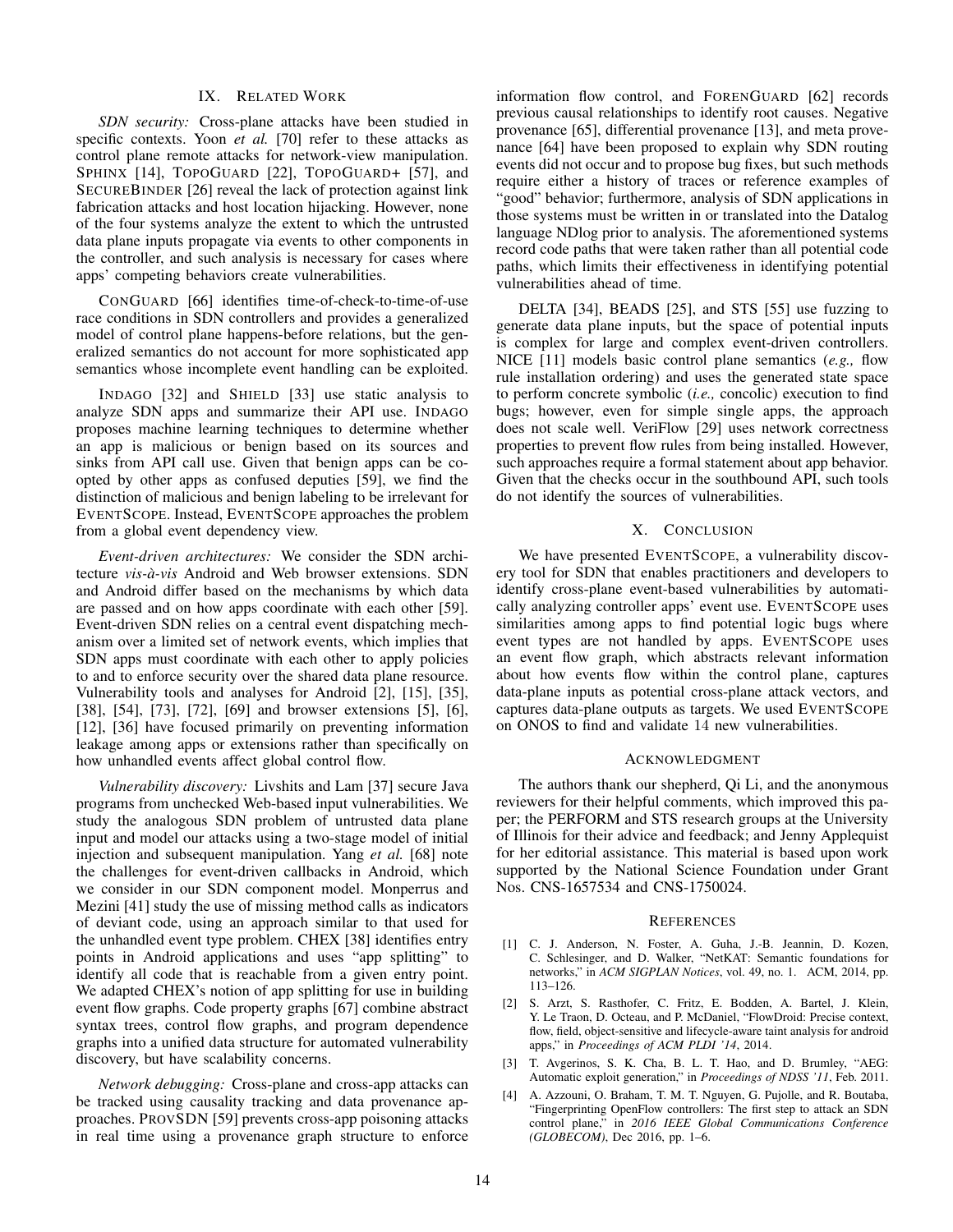- [5] S. Bandhakavi, S. T. King, P. Madhusudan, and M. Winslett, "VEX: Vetting browser extensions for security vulnerabilities," in *Proceedings of USENIX Security '10*, 2010.
- [6] A. Barth, A. P. Felt, P. Saxena, and A. Boodman, "Protecting browsers from extension vulnerabilities," in *Proceedings of NDSS '10*, 2010.
- [7] P. Berde, M. Gerola, J. Hart, Y. Higuchi, M. Kobayashi, T. Koide, B. Lantz, B. O'Connor, P. Radoslavov, W. Snow, and G. Parulkar, "ONOS: Towards an open, distributed SDN OS," in *Proceedings of ACM HotSDN '14*, 2014.
- [8] A. Bessey, K. Block, B. Chelf, A. Chou, B. Fulton, S. Hallem, C. Henri-Gros, A. Kamsky, S. McPeak, and D. Engler, "A few billion lines of code later: Using static analysis to find bugs in the real world," *Commun. ACM*, vol. 53, no. 2, pp. 66–75, Feb. 2010.
- [9] P. Biondi. (2019) Scapy: Packet crafting for python2 and python3. [Online]. Available: https://scapy.net/
- [10] E. Bodden, A. Sewe, J. Sinschek, H. Oueslati, and M. Mezini, "Taming reflection: Aiding static analysis in the presence of reflection and custom class loaders," in *Proceedings of ACM ICSE '11*, 2011.
- [11] M. Canini, D. Venzano, P. Perešíni, D. Kostić, and J. Rexford, "A NICE way to test openflow applications," in *Proceedings of USENIX NSDI '12*, 2012.
- [12] N. Carlini, A. P. Felt, and D. Wagner, "An evaluation of the Google Chrome extension security architecture," in *Proceedings of USENIX Security '12*, 2012.
- [13] A. Chen, Y. Wu, A. Haeberlen, W. Zhou, and B. T. Loo, "The good, the bad, and the differences: Better network diagnostics with differential provenance," in *Proceedings of ACM SIGCOMM '16*, 2016.
- [14] M. Dhawan, R. Poddar, K. Mahajan, and V. Mann, "Sphinx: Detecting security attacks in software-defined networks." in *Proceedings of NDSS '15*. Internet Society, Feb. 2015.
- [15] W. Enck, P. Gilbert, B.-G. Chun, L. P. Cox, J. Jung, P. McDaniel, and A. N. Sheth, "TaintDroid: An information-flow tracking system for realtime privacy monitoring on smartphones," in *Proceedings of USENIX OSDI '10*, 2010.
- [16] J. Ferrante, K. J. Ottenstein, and J. D. Warren, "The program dependence graph and its use in optimization," *ACM Trans. Program. Lang. Syst.*, vol. 9, no. 3, pp. 319–349, Jul. 1987.
- [17] Floodlight, 2019. [Online]. Available: http://www.projectfloodlight.org/
- [18] N. Foster, M. J. Freedman, R. Harrison, J. Rexford, M. L. Meola, and D. Walker, "Frenetic: A high-level language for OpenFlow networks," in *Proceedings of ACM PRESTO '10*, 2010.
- [19] M. L. Fredman and R. E. Tarjan, "Fibonacci heaps and their uses in improved network optimization algorithms," *J. ACM*, vol. 34, no. 3, pp. 596–615, Jul. 1987.
- [20] R. Hanmer, S. Liu, L. Jagadeesan, and M. R. Rahman, "Death by babble: Security and fault tolerance of distributed consensus in highavailability softwarized networks," in *Proceedings of IEEE NetSoft '19*, June 2019, pp. 266–270.
- [21] Hewlett Packard Enterprise, 2019. [Online]. Available: https://techlibrary.hpe.com/si/en/networking/solutions/technology/ sdn/portfolio.aspx/
- [22] S. Hong, L. Xu, H. Wang, and G. Gu, "Poisoning network visibility in software-defined networks: New attacks and countermeasures," in *Proceedings of NDSS '15*, Feb. 2015.
- [23] D. Hovemeyer and W. Pugh, "Finding more null pointer bugs, but not too many," in *Proceedings of ACM PASTE '07*, 2007.
- [24] G. Jeh and J. Widom, "SimRank: A measure of structural-context similarity," in *Proceedings of ACM KDD '02*, 2002.
- [25] S. Jero, X. Bu, C. Nita-Rotaru, H. Okhravi, R. Skowyra, and S. Fahmy, "BEADS: automated attack discovery in OpenFlow-based SDN systems," in *Proceedings of RAID '17*, 2017.
- [26] S. Jero, W. Koch, R. Skowyra, H. Okhravi, C. Nita-Rotaru, and D. Bigelow, "Identifier binding attacks and defenses in software-defined networks," in *Proceedings of USENIX Security '17*, 2017.
- [27] B. Johnson, Y. Song, E. Murphy-Hill, and R. Bowdidge, "Why don't software developers use static analysis tools to find bugs?" in *Proceedings of ICSE '13*, 2013.
- [28] L. Kaufman and P. J. Rousseeuw, *Finding groups in data: an introduction to cluster analysis*. John Wiley & Sons, 1990.
- [29] A. Khurshid, W. Zhou, M. Caesar, and P. B. Godfrey, "VeriFlow: Verifying network-wide invariants in real time," *ACM SIGCOMM Computer Communication Review*, vol. 42, no. 4, pp. 467–472, 2012.
- [30] D. Kreutz, F. M. V. Ramos, P. E. Veríssimo, C. E. Rothenberg, S. Azodolmolky, and S. Uhlig, "Software-defined networking: A comprehensive survey," *Proceedings of the IEEE*, vol. 103, no. 1, pp. 14–76, 2015.
- [31] B. Lantz, B. Heller, and N. McKeown, "A network in a laptop: rapid prototyping for software-defined networks," in *Proceedings of ACM HotNets '10*, 2010.
- [32] C. Lee, C. Yoon, S. Shin, and S. K. Cha, "INDAGO: A new framework for detecting malicious SDN applications," in *Proceedings of IEEE ICNP '18*, Sep. 2018.
- [33] C. Lee and S. Shin, "SHIELD: An automated framework for static analysis of SDN applications," in *Proceedings of ACM SDN-NFV Security '16*, 2016.
- [34] S. Lee, C. Yoon, C. Lee, S. Shin, V. Yegneswaran, and P. Porras, "DELTA: A security assessment framework for software-defined networks," in *Proceedings of NDSS '17*, Feb. 2017.
- [35] L. Li, A. Bartel, T. F. Bissyandé, J. Klein, Y. Le Traon, S. Arzt, S. Rasthofer, E. Bodden, D. Octeau, and P. McDaniel, "IccTA: Detecting inter-component privacy leaks in Android apps," in *Proceedings of ICSE '15*, 2015.
- [36] L. Liu, X. Zhang, G. Yan, and S. Chen, "Chrome extensions: Threat analysis and countermeasures," in *Proceedings of NDSS '12*, 2012.
- [37] V. B. Livshits and M. S. Lam, "Finding security vulnerabilities in Java applications with static analysis," in *Proceedings of USENIX Security '05*, 2005.
- [38] L. Lu, Z. Li, Z. Wu, W. Lee, and G. Jiang, "CHEX: Statically vetting Android apps for component hijacking vulnerabilities," in *Proceedings of ACM CCS '12*, 2012.
- [39] N. McKeown, T. Anderson, H. Balakrishnan, G. Parulkar, L. Peterson, J. Rexford, S. Shenker, and J. Turner, "OpenFlow: Enabling innovation in campus networks," *SIGCOMM Comput. Commun. Rev.*, vol. 38, no. 2, pp. 69–74, Mar. 2008.
- [40] C. Min, S. Kashyap, B. Lee, C. Song, and T. Kim, "Cross-checking semantic correctness: The case of finding file system bugs," in *Proceedings of ACM SOSP '15*, 2015.
- [41] M. Monperrus and M. Mezini, "Detecting missing method calls as violations of the majority rule," *ACM Trans. Softw. Eng. Methodol.*, vol. 22, no. 1, pp. 7:1–7:25, Mar. 2013.
- [42] C. Monsanto, N. Foster, R. Harrison, and D. Walker, "A compiler and run-time system for network programming languages," in *ACM SIGPLAN Notices*, vol. 47, no. 1. ACM, 2012, pp. 217–230.
- [43] C. Monsanto, J. Reich, N. Foster, J. Rexford, D. Walker *et al.*, "Composing software defined networks," in *Proceedings of NSDI '13*, 2013.
- [44] B. Naveh. (2019) Jgrapht. [Online]. Available: https://jgrapht.org/
- [45] Open Networking Foundation, "In action ONOS." [Online]. Available: https://www.onosproject.org/in-action/
- [46] ——. (2019) Github opennetworkinglab/onos at 1.14.0. [Online]. Available: https://github.com/opennetworkinglab/onos/tree/onos-1.14
- [47] ——. (2019) Overlay VPNs and Gluon. [Online]. Available: https://wiki.onosproject.org/display/ONOS/Overlay+VPNs+and+Gluon
- [48] ——. (2019) System components ONOS. [Online]. Available: https://wiki.onosproject.org/display/ONOS/System+Components
- [49] ——. (2019) Virtual BNG. [Online]. Available: https://wiki.onosproject. org/display/ONOS/Virtual+BNG
- [50] ——. (2019) Virtual network subsystem. [Online]. Available: https://wiki.onosproject.org/download/attachments/6357849/ VirtualNetworkSubsystem.pdf
- [51] OpenDaylight. (2019) Home opendaylight. [Online]. Available: https://www.opendaylight.org/
- [52] F. Pedregosa, G. Varoquaux, A. Gramfort, V. Michel, B. Thirion, O. Grisel, M. Blondel, P. Prettenhofer, R. Weiss, V. Dubourg, J. Vanderplas, A. Passos, D. Cournapeau, M. Brucher, M. Perrot, and E. Duchesnay, "Scikit-learn: Machine learning in python," *J. Mach. Learn. Res.*, vol. 12, pp. 2825–2830, Nov. 2011.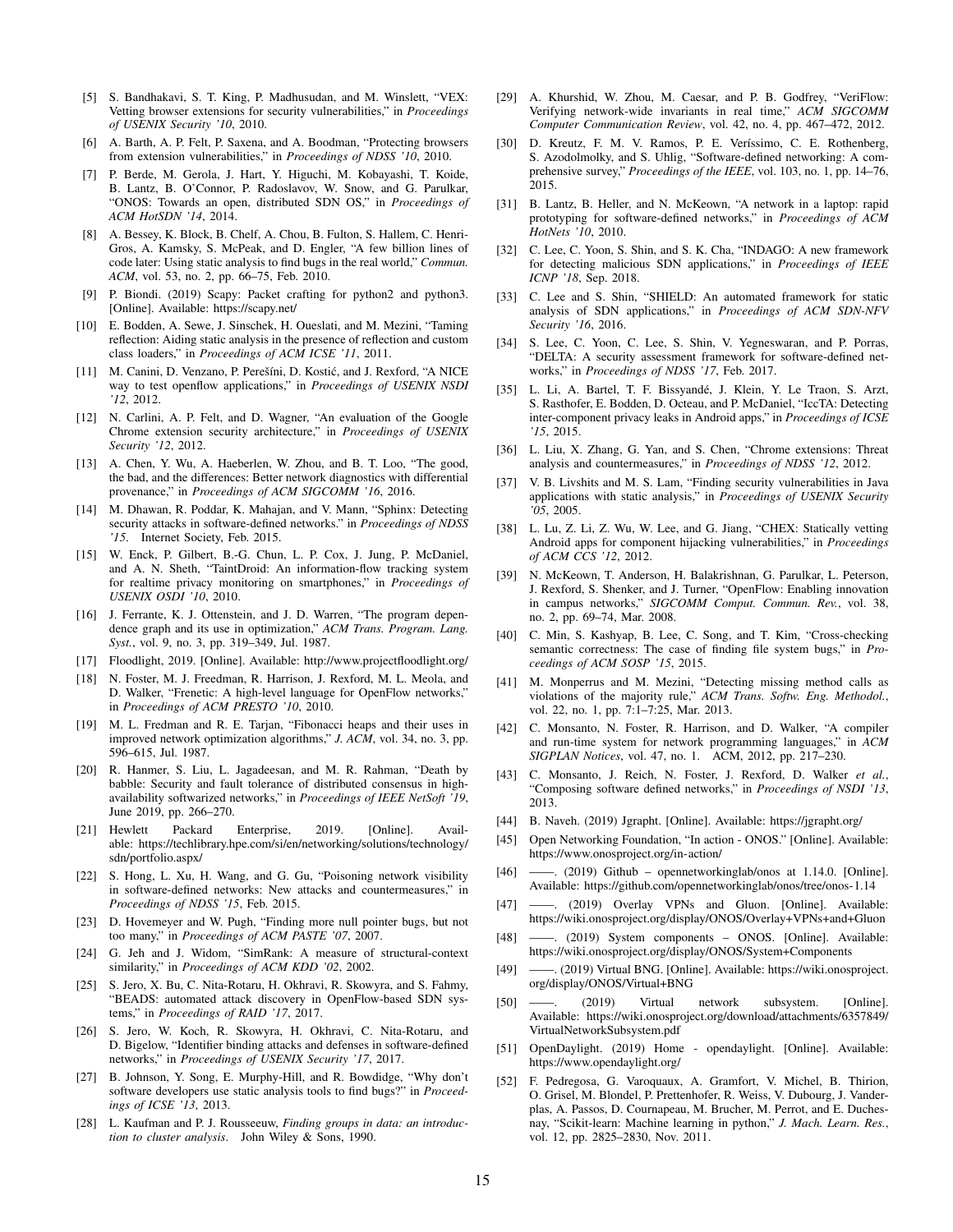- [53] PMD. (2019) PMD: An extensible cross-language static code analyzer. [Online]. Available: https://pmd.github.io/
- [54] C. Qian, X. Luo, Y. Le, and G. Gu, "VulHunter: Toward discovering vulnerabilities in Android applications," *IEEE Micro*, vol. 35, no. 1, pp. 44–53, Jan 2015.
- [55] C. Scott, A. Wundsam, B. Raghavan, A. Panda, A. Or, J. Lai, E. Huang, Z. Liu, A. El-Hassany, S. Whitlock, H. Acharya, K. Zarifis, and S. Shenker, "Troubleshooting blackbox SDN control software with minimal causal sequences," in *Proceedings of ACM SIGCOMM '14*, 2014.
- [56] Y. Shoshitaishvili, R. Wang, C. Salls, N. Stephens, M. Polino, A. Dutcher, J. Grosen, S. Feng, C. Hauser, C. Kruegel, and G. Vigna, "SoK: (state of) the art of war: Offensive techniques in binary analysis," in *Proceedings of IEEE S&P '16*, May 2016, pp. 138–157.
- [57] R. Skowyra, L. Xu, G. Gu, V. Dedhia, T. Hobson, H. Okhravi, and J. Landry, "Effective topology tampering attacks and defenses in software-defined networks," in *Proceedings of IEEE/IFIP DSN '18*, June 2018, pp. 374–385.
- [58] J. Toman and D. Grossman, "Taming the static analysis beast," in Proceedings of SNAPL '17, ser. LIPIcs, B. S. Lerner, R. Bodík, and S. Krishnamurthi, Eds., vol. 71. Schloss Dagstuhl - Leibniz-Zentrum fuer Informatik, 2017, pp. 18:1–18:14.
- [59] B. E. Ujcich, S. Jero, A. Edmundson, Q. Wang, R. Skowyra, J. Landry, A. Bates, W. H. Sanders, C. Nita-Rotaru, and H. Okhravi, "Cross-app poisoning in software-defined networking," in *Proceedings of ACM CCS '18*, 2018.
- [60] R. Vallée-Rai, P. Co, E. Gagnon, L. Hendren, P. Lam, and V. Sundaresan, "Soot: A Java bytecode optimization framework," in *Proceedings of CASCON '10*, 2010.
- [61] A. Voellmy, H. Kim, and N. Feamster, "Procera: a language for highlevel reactive network control," in *Proceedings of ACM HotSDN '12*, 2012, pp. 43–48.
- [62] H. Wang, G. Yang, P. Chinprutthiwong, L. Xu, Y. Zhang, and G. Gu, "Towards fine-grained network security forensics and diagnosis in the SDN era," in *Proceedings of ACM CCS '18*, 2018.
- [63] X. Wang, H. Chen, Z. Jia, N. Zeldovich, and M. F. Kaashoek, "Improving integer security for systems with KINT," in *Proceedings of USENIX OSDI'12*, 2012.
- [64] Y. Wu, A. Chen, A. Haeberlen, W. Zhou, and B. T. Loo, "Automated bug removal for software-defined networks," in *Proceedings of USENIX NSDI '17*, Mar. 2017.
- [65] Y. Wu, M. Zhao, A. Haeberlen, W. Zhou, and B. T. Loo, "Diagnosing missing events in distributed systems with negative provenance," in *Proceedings of ACM SIGCOMM '14*, 2014.
- [66] L. Xu, J. Huang, S. Hong, J. Zhang, and G. Gu, "Attacking the brain: Races in the SDN control plane," in *Proceedings of USENIX Security '17*, 2017.
- [67] F. Yamaguchi, N. Golde, D. Arp, and K. Rieck, "Modeling and discovering vulnerabilities with code property graphs," in *Proceedings of IEEE S&P '14*, 2014.
- [68] S. Yang, D. Yan, H. Wu, Y. Wang, and A. Rountev, "Static controlflow analysis of user-driven callbacks in Android applications," in *Proceedings of ICSE '15*, 2015.
- [69] W. Yang, X. Xiao, B. Andow, S. Li, T. Xie, and W. Enck, "AppContext: Differentiating malicious and benign mobile app behaviors using context," in *Proceedings of ICSE '15*, 2015.
- [70] C. Yoon, S. Lee, H. Kang, T. Park, S. Shin, V. Yegneswaran, P. Porras, and G. Gu, "Flow wars: Systemizing the attack surface and defenses in software-defined networks," *IEEE/ACM Trans. Netw.*, vol. 25, no. 6, pp. 3514–3530, Dec. 2017.
- [71] M. Zhang, J. Hou, Z. Zhang, W. Shi, B. Qin, and B. Liang, "Finegrained fingerprinting threats to software-defined networks," in *Proceedings of IEEE Trustcom/BigDataSE/ICESS '17*, Aug 2017, pp. 128–135.
- [72] M. Zhang, Y. Duan, H. Yin, and Z. Zhao, "Semantics-aware android malware classification using weighted contextual API dependency graphs," in *Proceedings of ACM CCS '14*, 2014.
- [73] M. Zhang and H. Yin, "AppSealer: Automatic generation of vulnerability-specific patches for preventing component hijacking attacks in Android applications," in *Proceedings of NDSS '14*, 2014.

```
1 package org.onosproject.sampleApp;
 2 public class SampleAppManager {
 3 /* Internal variables */<br>4 protected HostService ho
 4 protected HostService hostService;<br>5 protected PacketService packetServ
          protected PacketService packetService;
 6 protected FlowRuleService flowRuleService;<br>7 private HostListener hostListener = new HL
 7 private HostListener hostListener = new HL();
 8 private PacketProcessor processor = new PP();<br>9 \left(4.3 \text{cti} \times 10^{-3} \text{ m} \times \text{d} \times 10^{-3} \text{ m} \times \text{d} \times \text{d} \times \text{d} \times \text{d} \times \text{d} \times \text{d} \times \text{d} \times \text{d} \times \text{d} \times \text{d} \times \text{d} \times \text{d} \times \text{d} \times \text{d} \times \text{d} \times \text{d} \times \text{d} \times9 /* Activation and deactivation methods */<br>10 protected void activate() {
          10 protected void activate() {
\frac{11}{12}12 hostService.addListener(hostListener);<br>13 nacketService.addProcessor(processor
             packetService.addProcessor(processor, 0);
\frac{14}{15}15 protected void deactivate() {
\frac{16}{17}17 packetService.removeProcessor(processor);<br>18 hostService.removeListener(hostListener);
             nostService.removeListener(hostListener);
\frac{19}{20}20 \rightarrow Event listener(s) */<br>21 private class HL impleme
21 private class HL implements HostListener {<br>22 public void event (HostEvent event) {
22 public void event (HostEvent event) {<br>23 switch (event.type()) {
23 switch (event.type()) {<br>24 case HOST_ADDED:
24 case HOST_ADDED:
25 internalMethod1(event,...);<br>26 default:
                  26 default:
27 }
\begin{matrix} 28 & & & \ & 29 & & \ & & \ \end{matrix}29 }
30 /* Packet processor(s) */<br>31 private class PP implement
31 private class PP implements PacketProcessor {<br>32 public void process (PacketContext context)
            public void process (PacketContext context) {
33<br>34
             internalMethod2(\ldots)35 }
36 }
37 /* App internal methods (public or private) */<br>38 private void internalMethodl (Event event,...)
          private void internalMethod1(Event event, ...) {
39<br>40
             internalMethod2(...)
41<br>42
          42 public void internalMethod2(...) {
43<br>44
          flowRuleService.applyFlowRules(...);
4546 \rightarrow
```
Fig. 10: Abbreviated code structure of an example ONOS network application, sampleApp, written in Java.

#### APPENDIX

#### *A. ONOS Application Structure*

*1) App Components:* We provide an example ONOS app with representative components. Figure 10 shows the representative code structure of an example application, sampleApp. sampleApp listens for host events and incoming data plane packets; based on such events, the app installs new flow rules. We highlight the key components of an ONOS app below.

- Internal variables (lines 3–8): Internal variables maintain the app's state, which includes references to data store objects and core controller services. In sampleApp, references to the host, packet, and flow rule services are created, along with the instantiations of the host (event) listener and the packet processor.
- Activation and deactivation methods (lines 9–19): The activation method is called once when the app is activated; similarly, the deactivation method is called once during deactivation. During activation and deactivation, the app registers and deregisters components that it needs, such as event listeners and packet pro-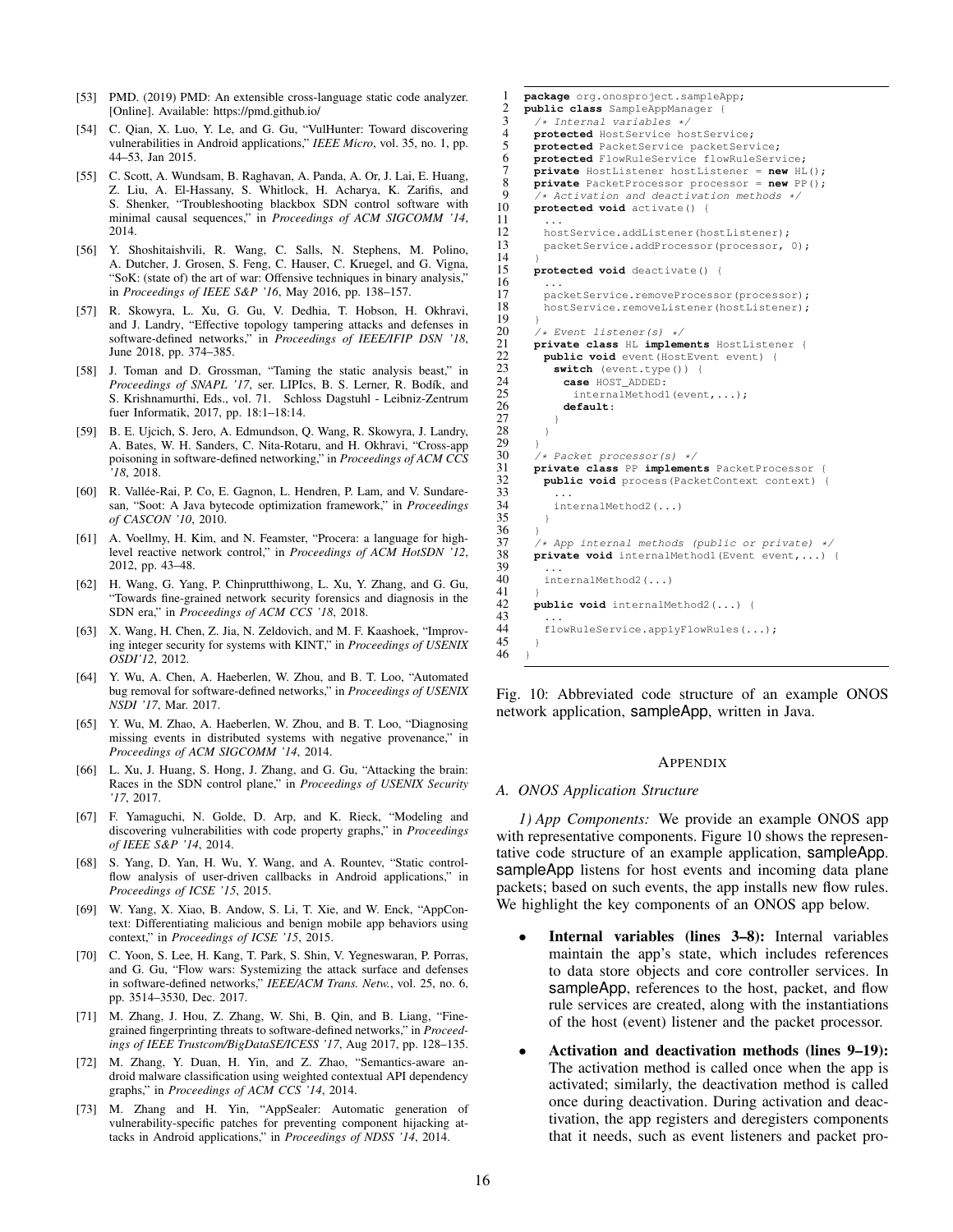

Fig. 11: Event flow graph of ONOS with core service components and several apps (*i.e.,* acl, fwd, mobility, dhcp, and dhcprelay). Blue rectangles represent event listeners and packet processors, gray ellipses represent API methods, bold edges represent event dispatches, and dashed edges represent API calls. (For simplicity, event types are reduced to a single edge of the event type's respective event kind.)